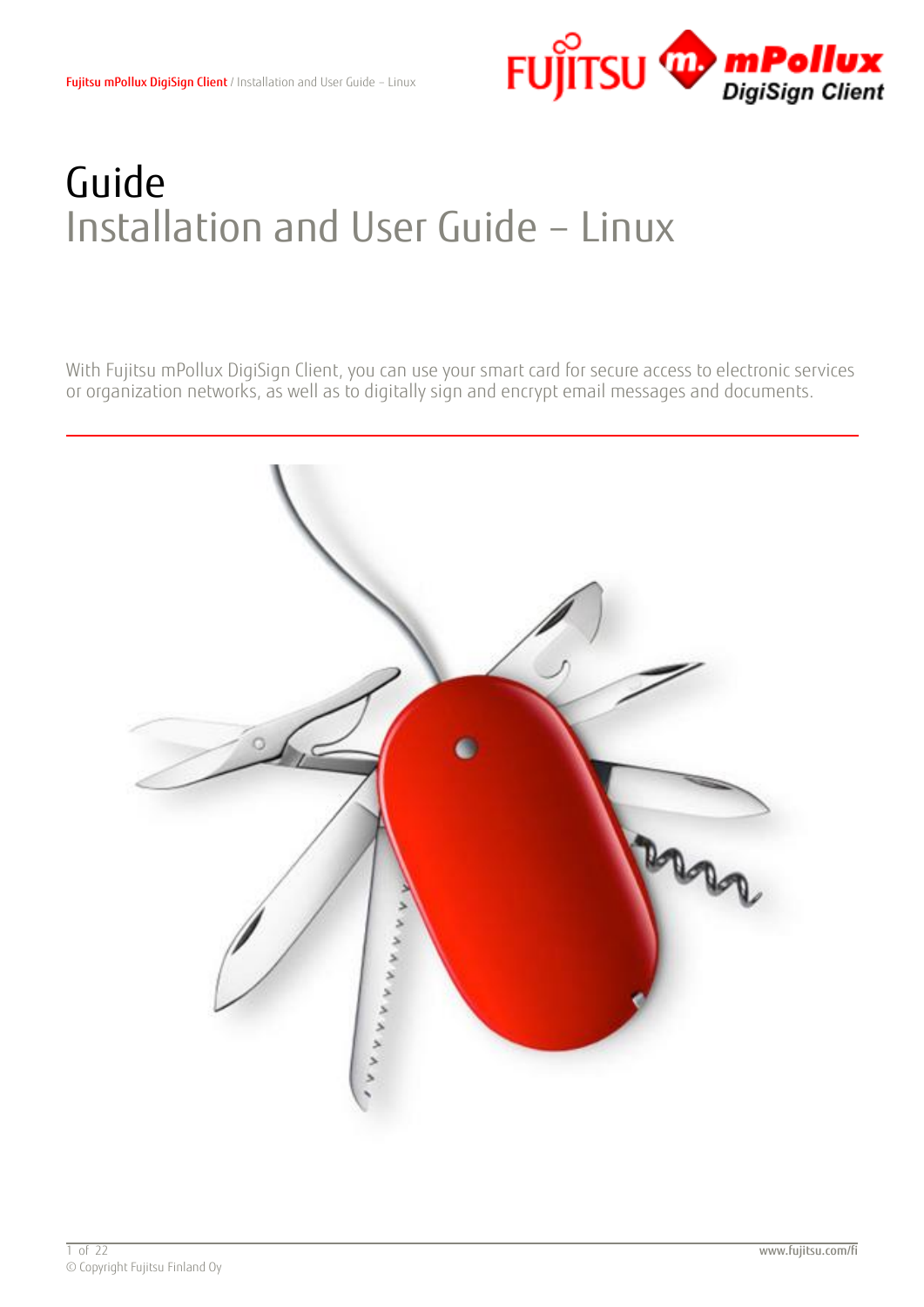

| <b>Contents</b>                                                                          |                |
|------------------------------------------------------------------------------------------|----------------|
| DigiSign Client smart card reader software                                               | 3              |
| Other requirements<br>1.1                                                                | 3              |
| Supported operating systems<br>1.2                                                       | 3              |
| User guidance<br>1.3                                                                     | 3              |
| Installing the DigiSign Client software<br>$\mathcal{L}$                                 | 3              |
| Removing other smart card reader programs and earlier versions of DigiSign Client<br>2.1 | 3              |
| Installation<br>2.2                                                                      | 3              |
| 2.2.1<br>Requirements                                                                    | $\overline{4}$ |
| Installation in SuSE Linux Enterprise Desktop environment<br>2.2.1                       | 4              |
| Installation in Red Hat Enterprise Linux environment<br>2.2.2                            | 4              |
| Installation in Ubuntu environment<br>2.2.3                                              | 5              |
| Activating a new card<br>2.3                                                             | 5              |
| Verifying the installation<br>2.4                                                        | 6              |
| Browser and email program settings<br>2.5                                                | 7              |
| Loading the security module<br>2.5.1                                                     | 8              |
| Adding certificates to browsers<br>2.5.2                                                 | 10             |
| Adding certificates to email programs<br>2.5.3                                           | 12             |
| Using DigiSign Client<br>3                                                               | 12             |
| Basic usage<br>3.1                                                                       | 12             |
| Managing card readers and smart cards<br>3.2                                             | 13             |
| Changing a PIN code<br>3.3                                                               | 15             |
| Logging in to an organization network<br>3.4                                             | 16             |
| Logging in to an electronic service<br>3.5                                               | 16             |
| Signing a document digitally<br>3.6                                                      | 17             |
| Signing and encrypting an email message<br>3.7                                           | 18             |
| Adding digital signature to PDF-document<br>3.8                                          | 18             |
| Troubleshooting instructions for some common problems<br>4                               | 19             |
| The smart card icon is missing<br>4.1                                                    | 19             |
| DigiSign Client does not recognize the smart card<br>4.2                                 | 19             |
| Removing the card from the reader does not change the icon<br>4.3                        | 19             |
| The page requires a client certificate<br>4.4                                            | 20             |
| This connection is untrusted<br>4.5                                                      | 20             |
| The PIN code is blocked<br>4.6                                                           | 20             |
| Digital signing does not work in a browser<br>4.7                                        | 22             |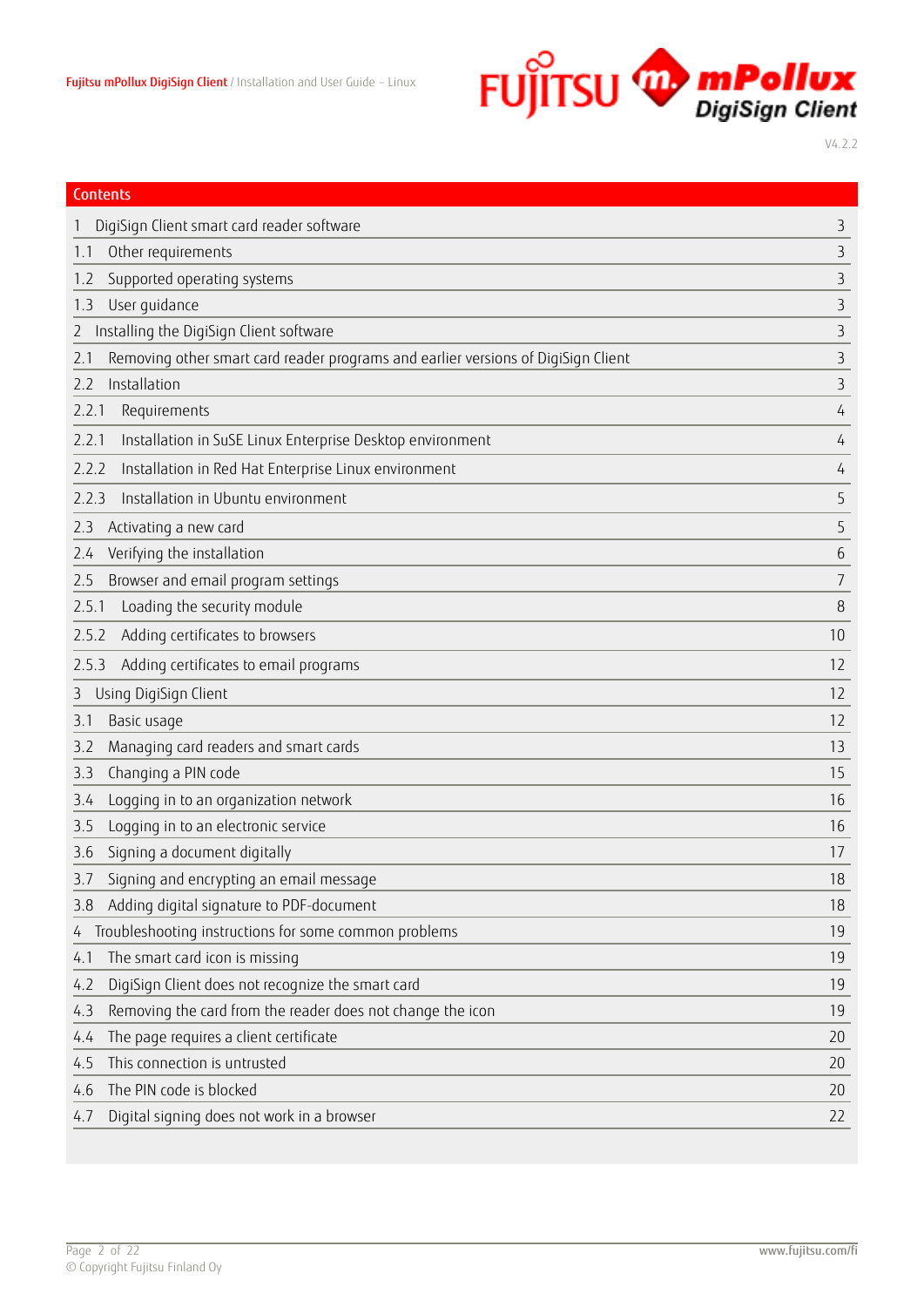

#### <span id="page-2-0"></span>1 DigiSign Client smart card reader software

With Fujitsu mPollux DigiSign Client software, you can use your smart card for secure access to electronic services or organization networks. The software reads the certificates stored on your smart card and verifies your identity to the service provider.

You need DigiSign Client when you want to

- log in to an electronic service that requires user identification
- ■log in to your organization's network either directly or from another network through VPN (virtual private network)
- digitally sign a document
- sign or encrypt an email message.

#### <span id="page-2-1"></span>1.1 Other requirements

In addition to DigiSign Client, you need

- a smart card, for example an electronic identity card or an organization card
- ■the PIN codes that were delivered with the card
- a smart card reader.

#### <span id="page-2-2"></span>1.2 Supported operating systems

Supported operating system versions are listed in the "Technical References" document.

#### <span id="page-2-3"></span>1.3 User guidance

The software is accompanied with the following documentation:

- *Fujitsu mPollux DigiSign Client Installation and User Guide Linux (this guide)*
- ■*Fujitsu mPollux DigiSign Client Installation and User Guide – Mac OS*
- ■*Fujitsu mPollux DigiSign Client Installation and User Guide – Windows*
- ■*Fujitsu mPollux DigiSign Client Technical References*

#### <span id="page-2-4"></span>2 Installing the DigiSign Client software

The installation requires that there are no other smart card reader programs or earlier versions of the DigiSign Client software installed on the computer.

#### <span id="page-2-5"></span>2.1 Removing other smart card reader programs and earlier versions of DigiSign Client

Before installation, ensure that there are no other smart card reader programs or earlier versions of the DigiSign Client software installed.

- 1. Ensure that there are no other smart card reader programs or earlier versions of DigiSign Client. If there is another smart card reader program, remove it from the computer.
- 2. If there is a previous version of DigiSign Client, remove it with the following command:
	- ■In SuSE and Red Hat environments:
		- # sudo rpm -e <DigiSign installation module>
	- In Ubuntu environment:
		- # dpkg -r <DigiSign installation module>

# <span id="page-2-6"></span>2.2 Installation

You will get the DigiSign Client installation file from the smart card provider or your system administrator. Save the file on your computer.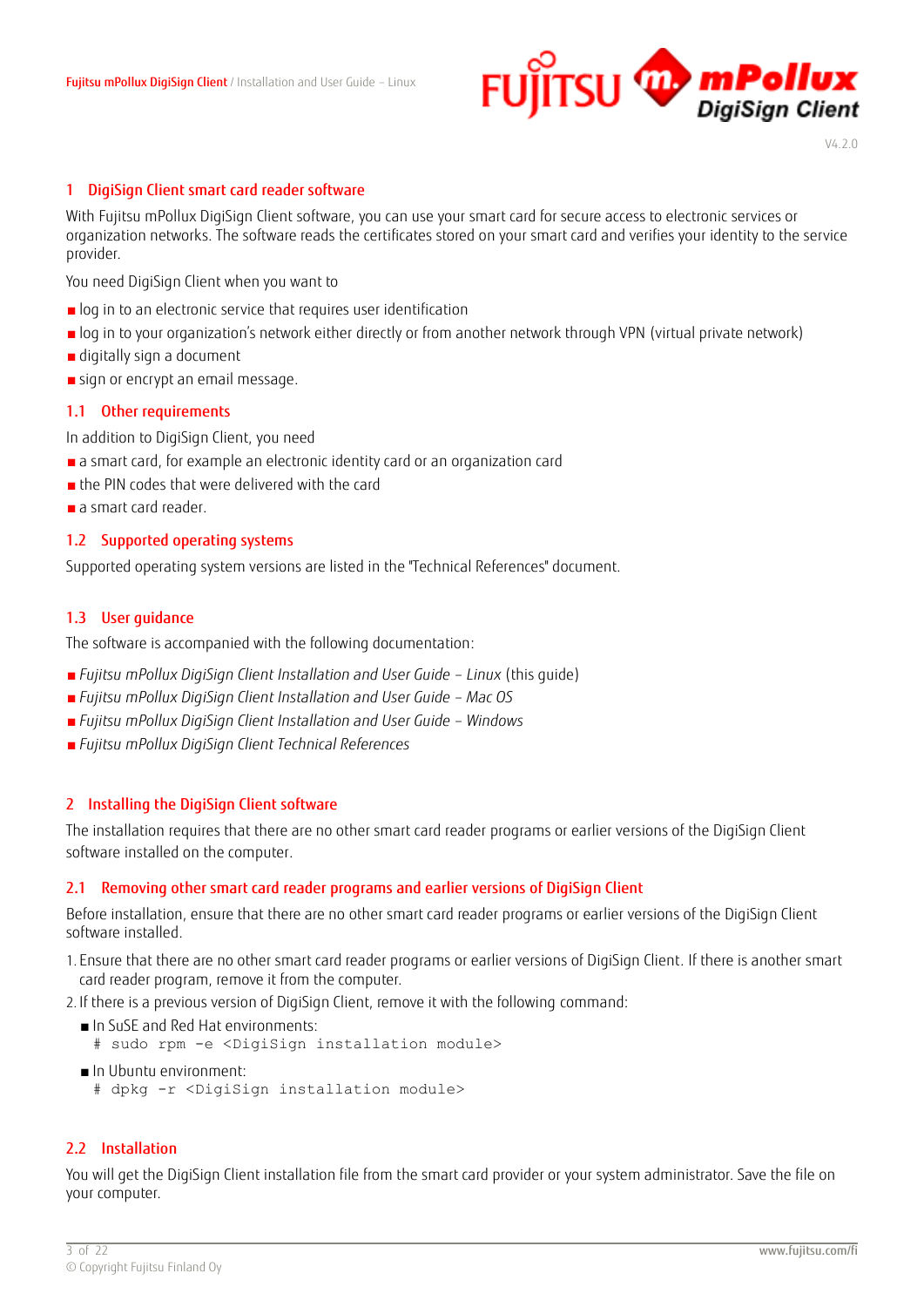

# <span id="page-3-0"></span>2.2.1 Requirements

Installation requires root installation rights to the computer.

The DigiSign Client installation will install PCSC-Lite as a dependency. After the installation ensure that PCSC-Lite is installed and the PCSC-Lite daemon (pcscd) is running. This may require a reboot.

DigiSign Client also requires that the card reader has the correct driver installed. If required, you can find the driver from the card reader vendor's web site or you can test if a generic USB CCID (Chip/Smart Card Interface Devices) driver works with your card reader. Go to<http://rpm.pbone.net/> and search with"pcsc-ccid". The package contains a generic driver and a driver for the serial GemPC Twin card reader, both of which work with PCSC-Lite daemon.

# <span id="page-3-1"></span>2.2.1 Installation in SuSE Linux Enterprise Desktop environment

These instructions describe how to install DigiSign Client in SuSE Linux Enterprise Desktop environment. If you want to use a graphical user interface instead, you can use the YaST2 Package Manager.

1.At the command prompt, install the software with the following command:

- # sudo rpm -Uvh <DigiSign installation module>.rpm
- 2. RPM packages may be dependent on other packages. If a necessary package is missing, the following kind of a message is shown:

```
error: Failed dependencies:
libpcsclite.so.1 is needed by <DigiSign installation module>
```
Download the missing packages from a web site or SuSE installation media and add them to the command. For example:

- # rpm -ivh pcsc-lite-<version>.rpm <DigiSign installation module>.rpm
- 3.After completing the installation, add the necessary settings to your browser and email program according to the instructions in Section 2.5 [Browser and email program settings.](#page-6-0)
- 4. Ensure that the PC/SC Smart Card Daemon (pcscd) starts up automatically when the computer starts up.
	- a) Open YaST > System > System Services.
	- b) Ensure that pcscd is set to be run on init 5 level.

#### <span id="page-3-2"></span>2.2.2 Installation in Red Hat Enterprise Linux environment

These instructions describe how to install DigiSign Client in Red Hat Linux Enterprise environment. If you want to use a graphical user interface instead, you can use the Package Management Tool.

1.At the command prompt, install the software with the following command:

- # sudo yum localinstall <DigiSign installation module>.rpm
- 2.Depending on your operation system version (RHEL 6 and older) ensure that the PC/SC Smart Card Daemon (pcscd) starts up automatically when the computer starts up
	- a) For example with the Service tool by giving the following command:
		- # service pcscd status
	- b) Ensure that pcscd is set to be run on init 5 level (graphical multi-user)
	- c) På RHEL/CentOS 7.x/8.x använd systemctl för att kontrollera om pcscd-tjänsten har startat:
		- # systemctl status pcscd.service

 On RHEL7 the Linux systemd will take care of starting the pcscdprocess when an application tries to communicate to a socket. This may require a reboot after the DigiSign Client installation though.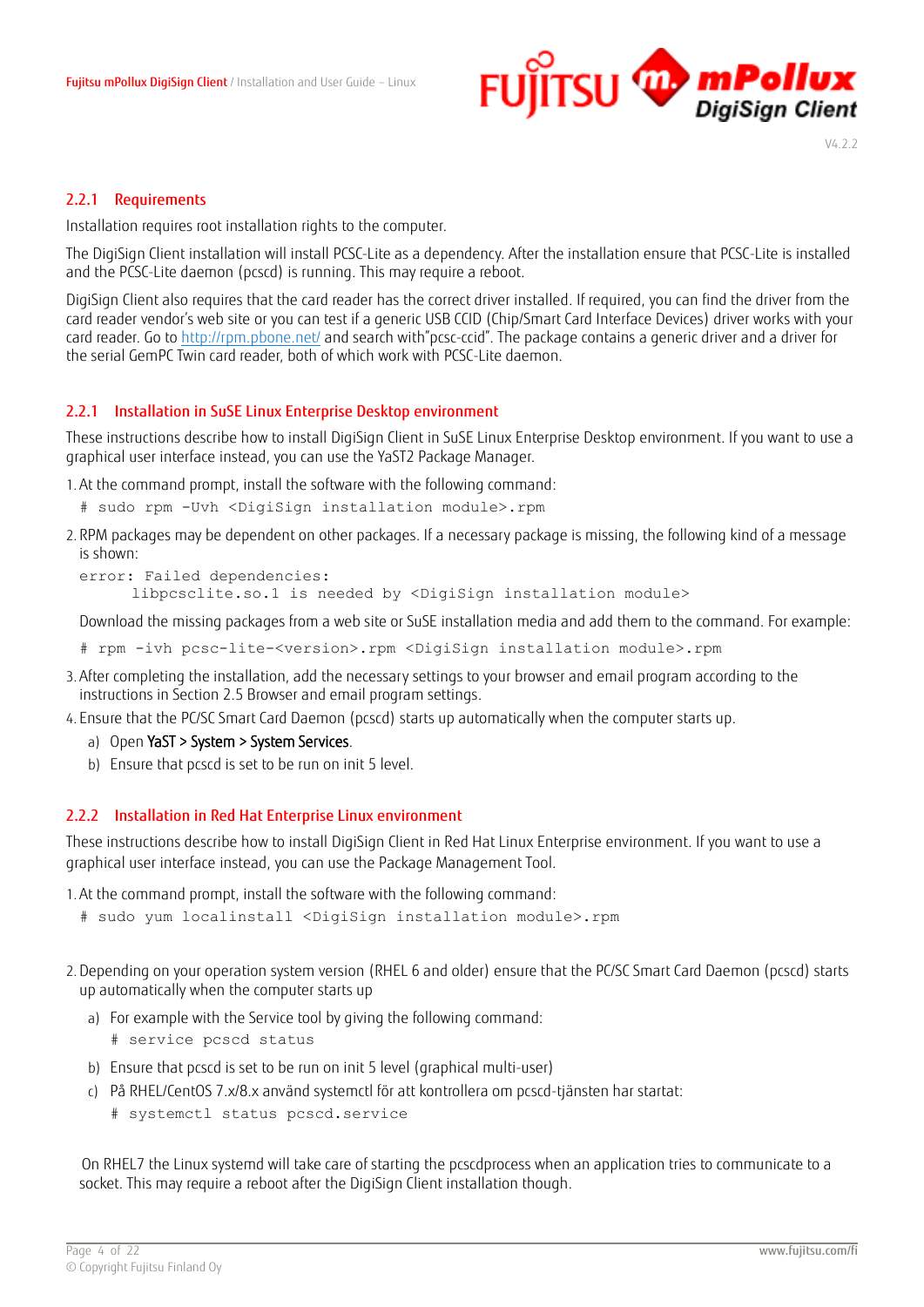

- $V4.2.2$
- 3.After completing the installation, add the necessary settings to your browser and email program according to the instructions in Section [2.5](#page-6-0) [Browser and email program settings.](#page-6-0)

#### <span id="page-4-0"></span>2.2.3 Installation in Ubuntu environment

These instructions describe how to install DigiSign Client in Ubuntu environment. If you want to use a graphical user interface instead, you can use the Synaptic Package Manager which provides the same functions as apt-get.

- 1. From the command line, use the apt-get tool to install the DigiSign Client. Enter the full path to the installation package so that apt-get can resolve all dependencies:
	- # sudo apt-get install /full\_path/<DigiSign installation module>.deb
- 2.Use the Advanced Packaging Tool (apt) to install the pcsd package if required. Add the package to the command:
	- # sudo apt-get install pcscd
- 3.After completing the installation, add the necessary settings to your browser and email program according to the instructions in Section [2.5](#page-6-0) [Browser and email program settings.](#page-6-0)
- 4. Ensure that the PC/SC Smart Card Daemon (pcscd) starts up automatically when the computer starts up.
	- a) At the command prompt, give the following command:
		- # sysv-rc-conf --list pcscd
	- b) Ensure that pcscd is set to be run on init 5 level. If not, change the runlevel to 5 with the following command:
		- # sysv-rc-conf --level pcscd 5 on
	- c) If the sysv-rc-conf program is not installed, you can install it with the following command:
		- # sudo apt-get install sysv-rc-conf

Note that sysv-rc-conf is not available in the new Ubuntu starting from LTS 18.04.

#### <span id="page-4-1"></span>2.3 Activating a new card

In order to use a new ID card, you may need to activate it with an activation PIN. When you use the ID card for the first time, the card reader software will automatically launch the identity card activation process. During this process, you will first be prompted to enter your activation PIN, after which you can activate and specify your own personal PIN codes. After the activation process has been completed, you can use your identity card in e-services.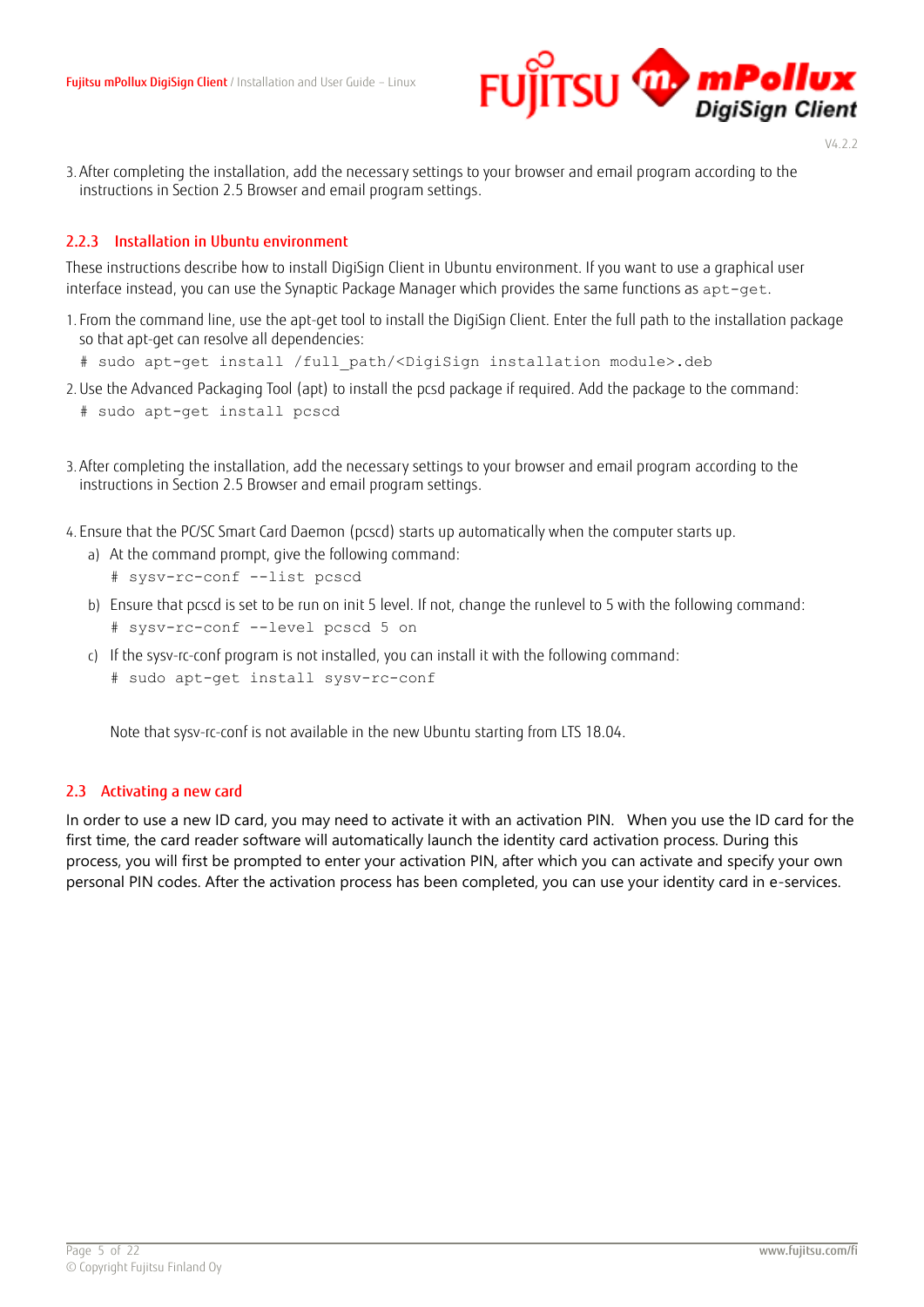

| New PIN         |    |        |  |
|-----------------|----|--------|--|
|                 |    |        |  |
| Confirm new PIN |    |        |  |
|                 |    |        |  |
|                 | OK | Cancel |  |

# <span id="page-5-0"></span>2.4 Verifying the installation

With mPollux DigiSign Client Manager, you can verify that the installation succeeded and that the smart card and the card reader work correctly.

- 1. Ensure that the card reader is connected to the computer. The card reader can be located in the computer or attached to it by a cable.
- 2. Insert the smart card to the card reader. Wait until the  $\Box$  icon turns yellow.
- 3. Right-click the  $\boxplus$  icon and select **Display tokens**.
- 4. Select the Authentication tab.

If your desktop environment does not provide a system tray or similar to show status icons you may need to install additional components, such as AppIndicator or TopIcons to utilise the  $\Box$  icon.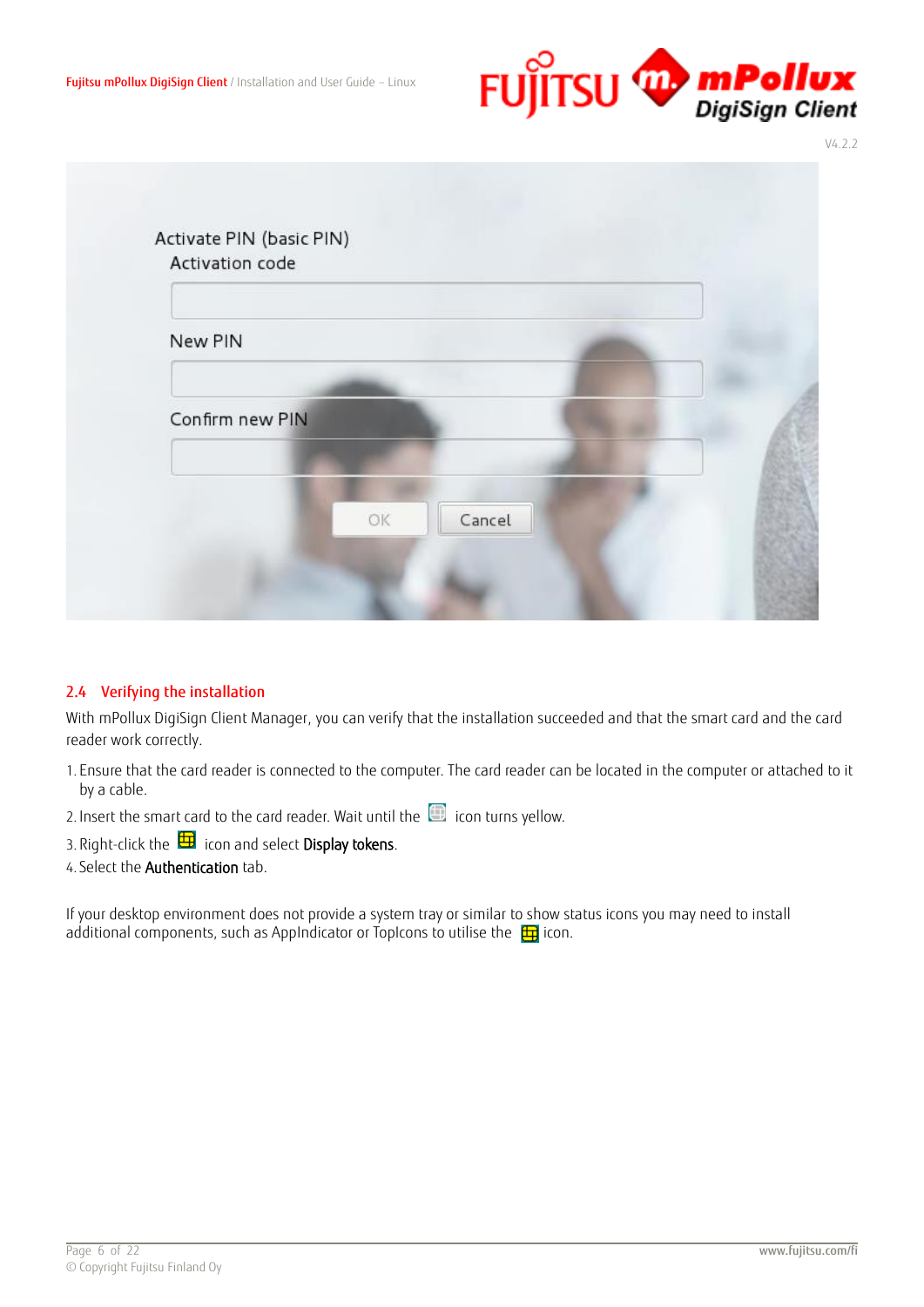

|                        |                | FUJITSU W mPollux                                                                                                                      |        |
|------------------------|----------------|----------------------------------------------------------------------------------------------------------------------------------------|--------|
| Readers and tokens     | Authentication | About                                                                                                                                  |        |
| Authentication Objects |                |                                                                                                                                        |        |
|                        |                | SCM Microsystems Inc. SCR33x USB Smart Card Reader 0: basic PIN<br>SCM Microsystems Inc. SCR33x USB Smart Card Reader 0: signature PIN |        |
| Verify PIN             |                |                                                                                                                                        |        |
| PIN:                   |                |                                                                                                                                        | Verify |
| Change PIN             |                |                                                                                                                                        |        |
| Old PIN:               |                |                                                                                                                                        |        |
| New PIN:               |                |                                                                                                                                        |        |
|                        |                |                                                                                                                                        | Change |
| New PIN:               |                |                                                                                                                                        |        |
| Unblock PIN            |                |                                                                                                                                        |        |
| PUK:                   |                |                                                                                                                                        |        |
| New PIN:               |                |                                                                                                                                        |        |

5. In the Authentication Objects field, select the first row (first PIN code).

6. Enter your PIN code (PIN 1) in the PIN field under Verify PIN, and click Verify. The program informs you that the PIN code is correct. If the program informs you that the PIN code is incorrect, ensure that you entered the PIN code correctly.

If you enter the PIN code incorrectly several times in a row, the PIN code is blocked. The exact number of attempts depends on the card. To unlock the PIN code, follow the instructions in Section 4.6 The PIN code is blocked.

# <span id="page-6-0"></span>2.5 Browser and email program settings

Most web browsers and email programs should work without any special settings after DigiSign Client installation. However, if security module or trusted certificate installation didn't succeed during installation, they can be added manually as follows;

■Load the security module used by DigiSign Client to the program.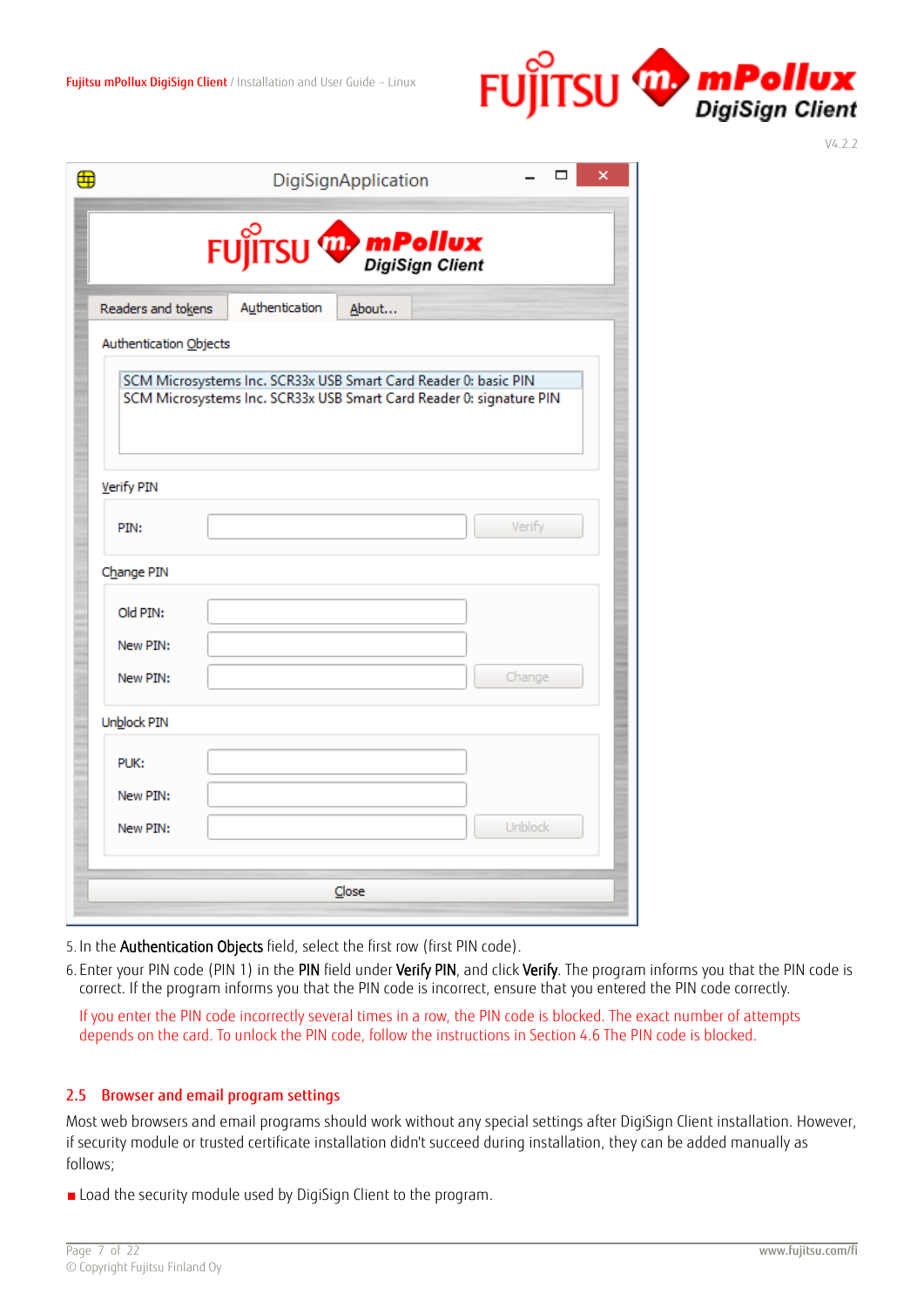

■ Load the public certificates of the Certificate Authority (CA) to the program. Until you have added this setting, the browser claims that the connection is untrusted.

#### <span id="page-7-0"></span>2.5.1 Loading the security module

The installation package tries to load the security module automatically on installation. In case the automatic loading fails, the following example shows how to load the security module in Mozilla Firefox and Mozilla Thunderbird. The names and locations of settings may vary slightly across versions.

1. Ensure that the  $\overline{\mathbf{H}}$  icon is shown. This means that the smart card is ready for use.

2. In Mozilla Firefox, select button  $\equiv$  > Preferences > Privacy & Security > Certificates. In Mozilla Thunderbird the settings are located in Account settings -> Security.



3.Under Certificates, select Select one automatically.

4. Click Security Devices and Load.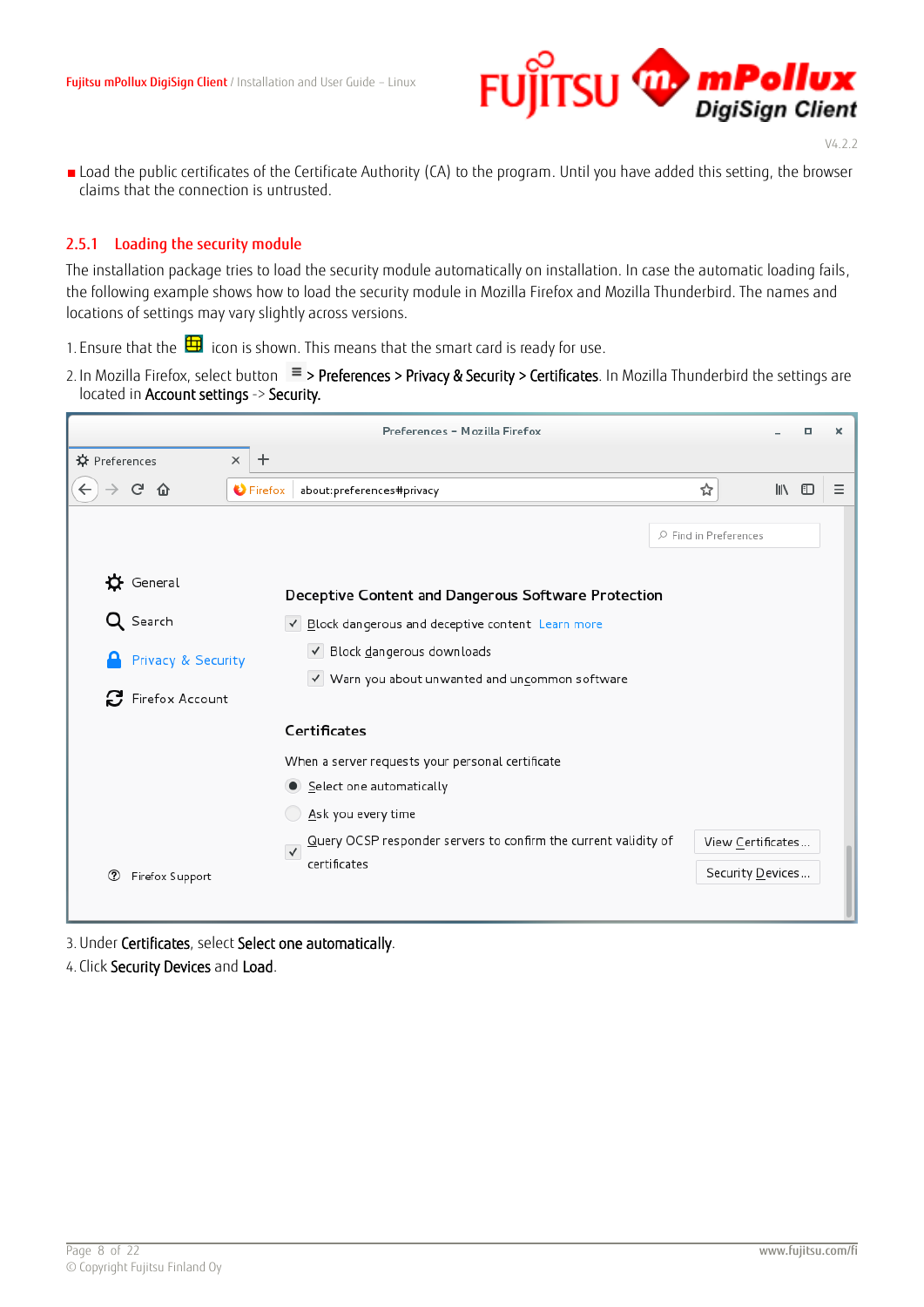

|                                                                                                                  |                                  | Device Manager                                                                                          |        |                                    |                                      |
|------------------------------------------------------------------------------------------------------------------|----------------------------------|---------------------------------------------------------------------------------------------------------|--------|------------------------------------|--------------------------------------|
| Security Modules and Devices                                                                                     |                                  | Details                                                                                                 | Value  |                                    | $Log ln$                             |
| □NSS Internal PKCS #11 Module<br>Generic Crypto Services<br>Software Security Device<br>⊟DigiSign PKCS#11 Module |                                  |                                                                                                         |        |                                    | Log Out<br>Change Password           |
| Organisaatiokort<br>Organisaatiokort<br>Builtin Roots Modu<br>System Trust<br>Default Trust                      | Module Name:<br>Module filename: | Load PKCS#11 Device<br>Enter the information for the module you want to add.<br>DigiSign PKCS#11 Module | Cancel | $\times$<br>$\Box$<br>Browse<br>OK | Load<br>Unload<br>Enable <b>FIPS</b> |
|                                                                                                                  |                                  |                                                                                                         |        |                                    | OK                                   |

# 5.Name the module DigiSign PKCS#11 Module.

6. Click Browse and navigate to the libcryptoki.so file. By default, it is located in the /usr/lib64/ directory. Click OK.

| <b>Device Manager</b>                               |         |       |                    |
|-----------------------------------------------------|---------|-------|--------------------|
| Security Modules and Devices                        | Details | Value | $Log ln$           |
| ∨NSS Internal PKCS #11 Module                       |         |       | $Log$ Out          |
| Generic Crypto Services<br>Software Security Device |         |       | Change Password    |
| ∨Builtin Roots Module                               |         |       | Load               |
| Builtin Object Token<br>√DigiSign PKCS#11 Module    |         |       | Unload             |
| Organisaatiokortti                                  |         |       | Enable <b>FIPS</b> |
| Organisaatiokortti (PIN2)                           |         |       |                    |
|                                                     |         |       |                    |
|                                                     |         |       |                    |
|                                                     |         |       |                    |
|                                                     |         |       |                    |
|                                                     |         |       |                    |
|                                                     |         |       |                    |
|                                                     |         |       |                    |
|                                                     |         |       | OK                 |

If you receive an error message saying that the security module cannot be loaded, close your browser and try again.

7. The DigiSign PKCS#11 Module is shown in the list. Click OK to exit the options.

8. Restart your browser or email program.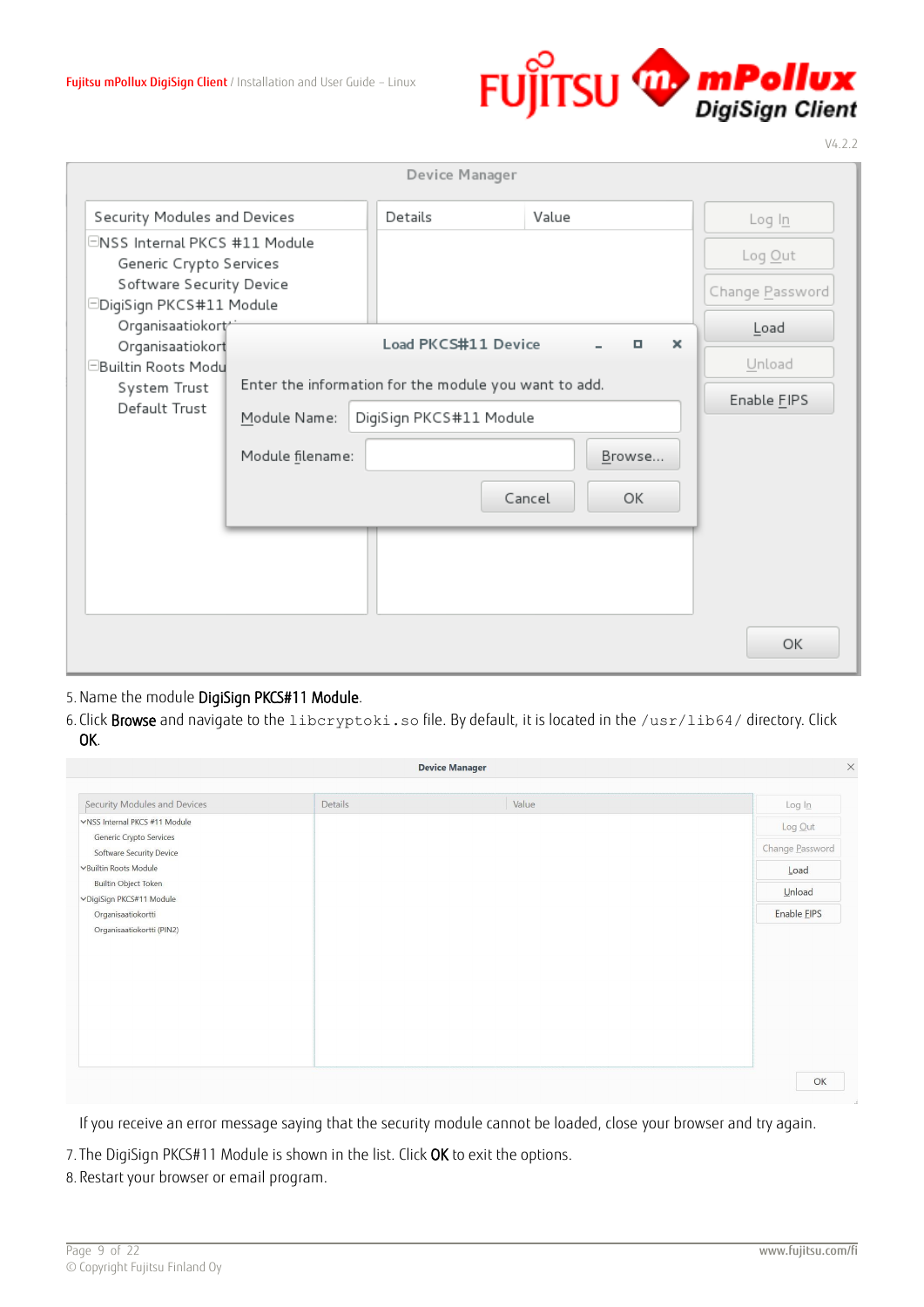

#### <span id="page-9-0"></span>2.5.2 Adding certificates to browsers

Some browsers, such as Mozilla Firefox, require the certificates published by the Certificate Authority (CA) to be set as trusted before they can be used. If the certificate has not been set as trusted, the page claims that the connection is untrusted. For example on https://vrk.fineid.fi:

|                           | Your connection is not secure                                                                                                                                                                                      |
|---------------------------|--------------------------------------------------------------------------------------------------------------------------------------------------------------------------------------------------------------------|
|                           | The owner of vrk.fineid.fi has configured their website improperly. To protect your information from being stolen,<br>Firefox has not connected to this website.                                                   |
|                           | Learn more<br>Report errors like this to help Mozilla identify and block malicious sites                                                                                                                           |
|                           | Advanced<br><b>Go Back</b>                                                                                                                                                                                         |
|                           |                                                                                                                                                                                                                    |
| 2. Select <b>Advanced</b> | 1. Ensure that the $\boxplus$ icon is shown in the information bar. This means that the smart card is ready for use.                                                                                               |
|                           | vrk.fineid.fi uses an invalid security certificate.                                                                                                                                                                |
|                           | The certificate is not trusted because the issuer certificate is unknown.<br>The server might not be sending the appropriate intermediate certificates.<br>An additional root certificate may need to be imported. |

Error code: SEC\_ERROR\_UNKNOWN\_ISSUER

Add Exception...

3. Press Add Exception.

4. Add Security Exception window opens.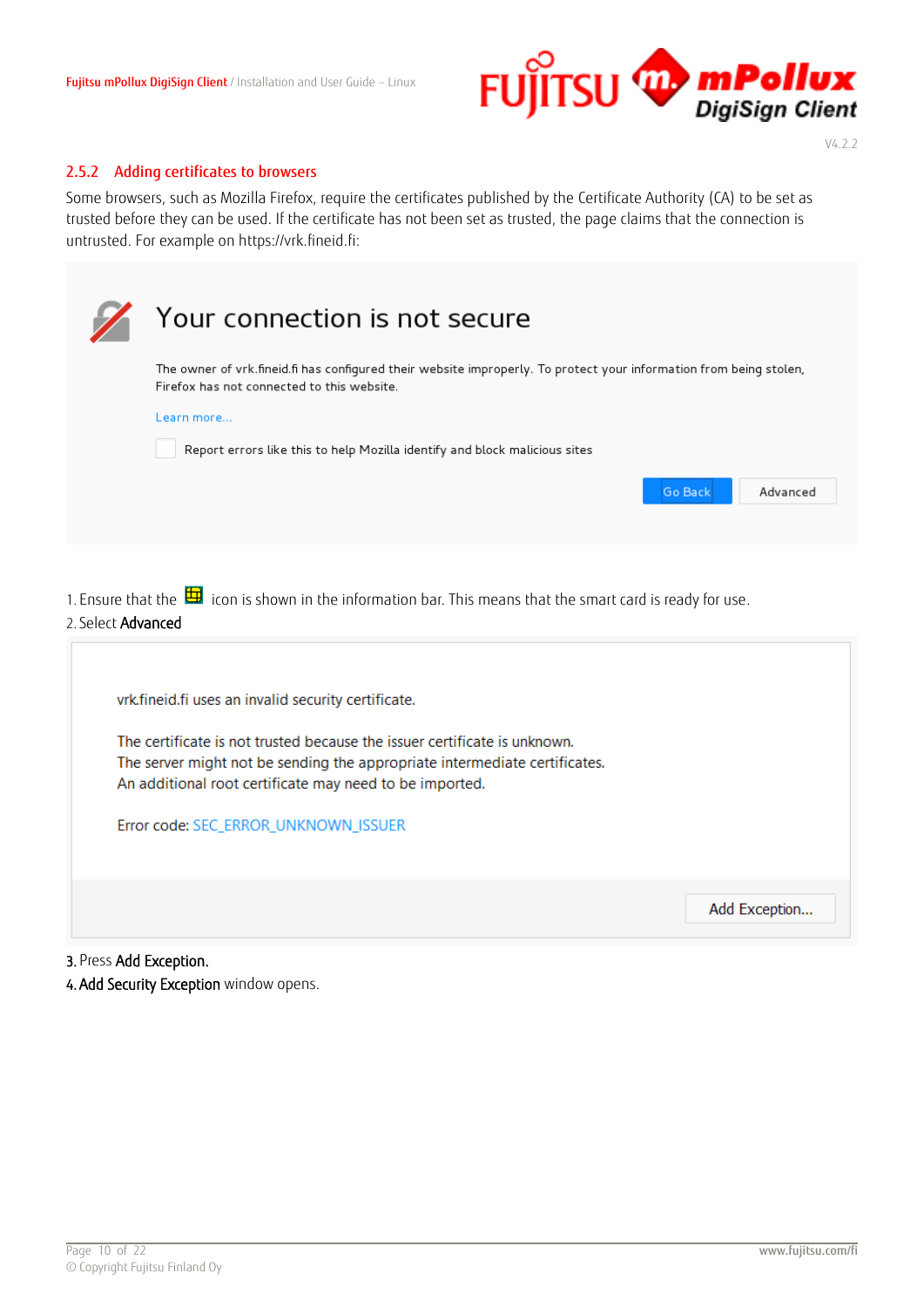

|                                                                                                                                                 | <b>Add Security Exception</b>                                                                                                |                 |  |  |  |
|-------------------------------------------------------------------------------------------------------------------------------------------------|------------------------------------------------------------------------------------------------------------------------------|-----------------|--|--|--|
| You are about to override how Firefox identifies this site.<br>Legitimate banks, stores, and other public sites will not ask<br>you to do this. |                                                                                                                              |                 |  |  |  |
| Server                                                                                                                                          |                                                                                                                              |                 |  |  |  |
| Location:                                                                                                                                       | https://vrk.fineid.fi/                                                                                                       | Get Certificate |  |  |  |
| Certificate Status                                                                                                                              |                                                                                                                              |                 |  |  |  |
| information.                                                                                                                                    | This site attempts to identify itself with invalid                                                                           | View            |  |  |  |
| Unknown Identity                                                                                                                                |                                                                                                                              |                 |  |  |  |
|                                                                                                                                                 | The certificate is not trusted because it hasn't been verified as issued<br>by a trusted authority using a secure signature. |                 |  |  |  |
|                                                                                                                                                 | Permanently store this exception                                                                                             |                 |  |  |  |
|                                                                                                                                                 | Confirm Security Exception                                                                                                   | Cancel          |  |  |  |

5. Click Get Certificate and press Confirm Security Exception. The site asks you to enter your PIN code.

|           | User Authentication          |        |  |
|-----------|------------------------------|--------|--|
|           | FUJITSU <sup>W</sup> mPollux |        |  |
|           | Please enter your PIN        |        |  |
| basic PIN |                              |        |  |
|           |                              |        |  |
|           |                              | Cancel |  |

- 6. Enter your PIN code and click OK.
- 7. Refresh the page. You should now be able to access the site.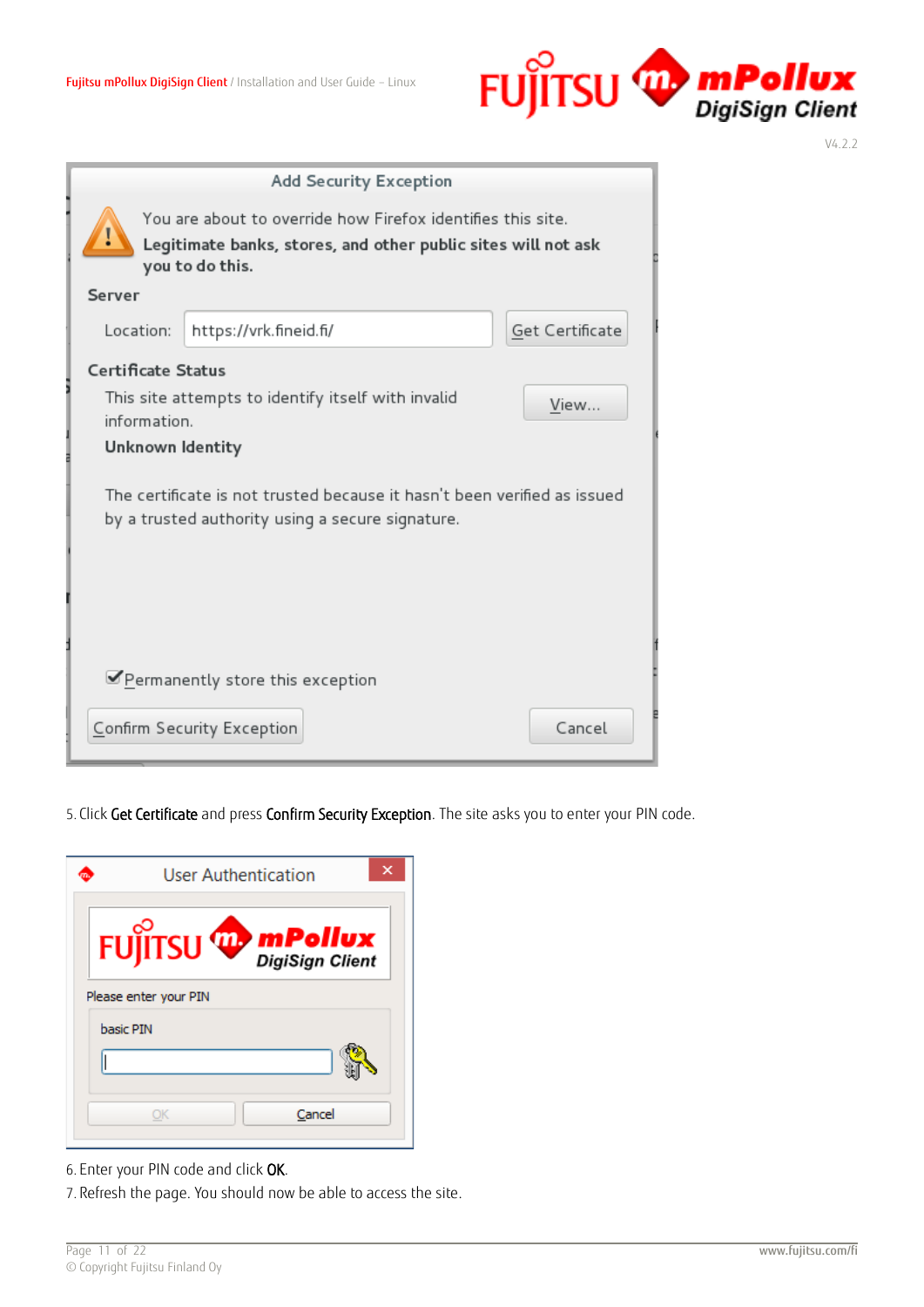# FUJITSU W mPollux

V4.2.2

# <span id="page-11-0"></span>2.5.3 Adding certificates to email programs

The public certificates of the Certificate Authority (CA) must be added to the email program before they can be used. Note that in some programs the email address used must also be included in the smart card.

1. Ensure that the  $\overline{\boxplus}$  icon is shown in the information bar. This means that the smart card is ready for use.

2. In Mozilla Thunderbird, select Account Settings > Security.

| <b>Account Settings</b>                                                                                                                                          | $\times$                                                                                                                                                                                                                                                                                 |
|------------------------------------------------------------------------------------------------------------------------------------------------------------------|------------------------------------------------------------------------------------------------------------------------------------------------------------------------------------------------------------------------------------------------------------------------------------------|
| $\vee\,\times$                                                                                                                                                   | <b>Security</b>                                                                                                                                                                                                                                                                          |
| <b>Server Settings</b><br>Copies & Folders<br><b>Composition &amp; Addressing</b><br><b>Junk Settings</b><br>Synchronization & Storage<br><b>Return Receipts</b> | To send and receive signed or encrypted messages, you should specify both a digital signing certificate and an encryption<br>certificate.<br><b>Digital Signing</b><br>Use this certificate to digitally sign messages you send:<br>Select<br>Clear                                      |
| Security                                                                                                                                                         | Digitally sign messages (by default)                                                                                                                                                                                                                                                     |
| $\vee$ Mell Local Folders<br>Junk Settings<br><b>Disk Space</b><br><b>Coutgoing Server (SMTP)</b>                                                                | Encryption<br>Use this certificate to encrypt & decrypt messages sent to you:<br>Select<br>Clear<br>Default encryption setting when sending messages:<br>Never (do not use encryption)<br>○ Required (can't send message unless all recipients have certificates)<br><b>Certificates</b> |
| <b>Account Actions</b>                                                                                                                                           | Manage Certificates<br><b>Security Devices</b>                                                                                                                                                                                                                                           |
|                                                                                                                                                                  | <b>OK</b><br>Cancel                                                                                                                                                                                                                                                                      |

3. Select the certificates you want to use for signing and for encryption and decryption. 4. Click OK.

#### <span id="page-11-1"></span>3 Using DigiSign Client

You need DigiSign Client when you want to

- log in to an electronic service that requires user identification
- ■log in to your organization's network either directly or from another network through VPN (virtual private network)
- digitally sign a document
- sign or encrypt an email message.

#### <span id="page-11-2"></span>3.1 Basic usage

DigiSign Client starts up with Windows start-up. Using DigiSign Client requires that the smart card reader is connected to the computer, the reader driver has been installed, and the smart card has been inserted into the reader. Before starting to use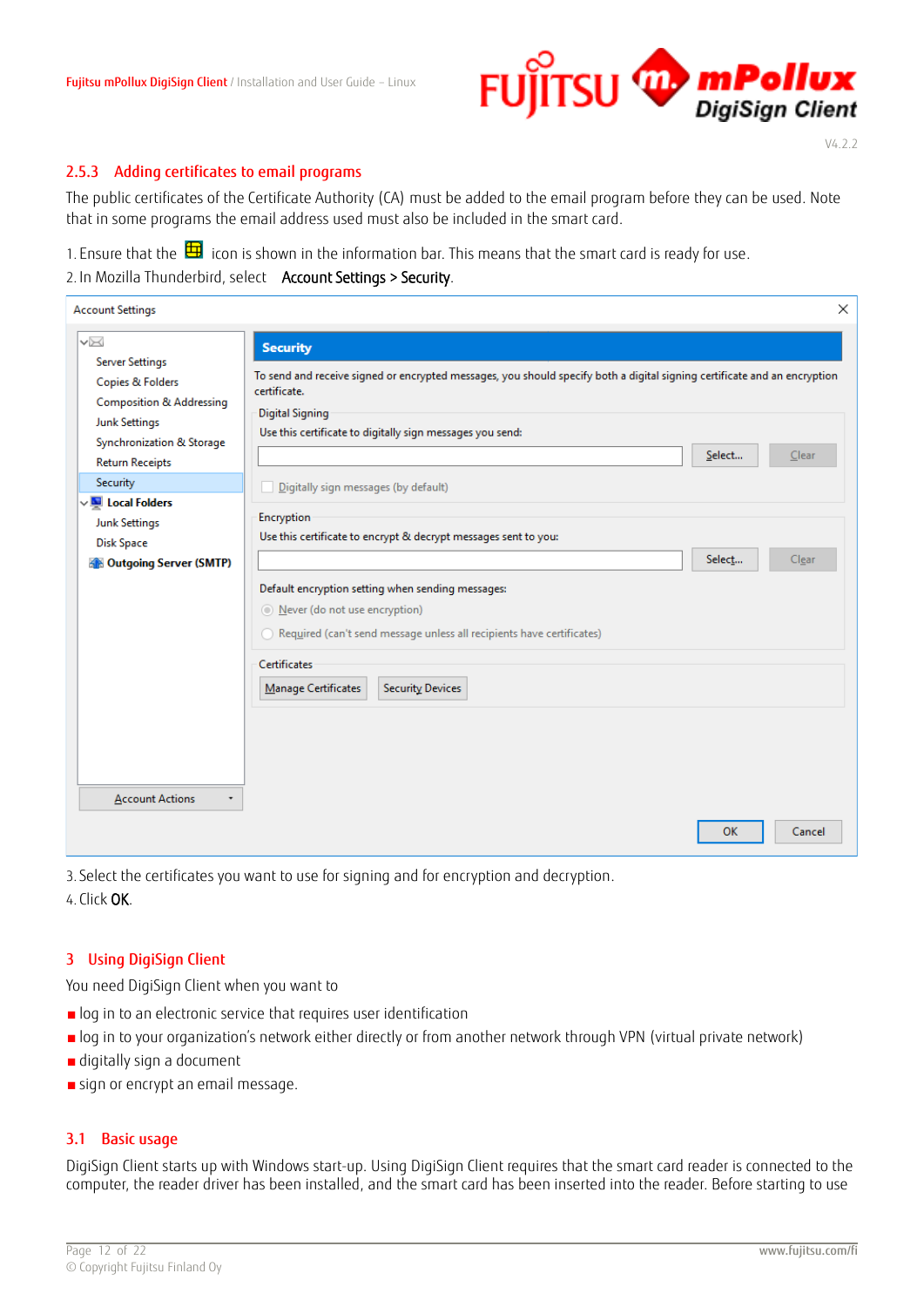

a program that requires a smart card, ensure that the  $\boxplus$  icon is shown on your screen. The icon tells that the smart card is ready for use.

Upon inserting the card into the reader for the first time, you may receive a warning that the certificate is untrusted. Select Yes if you trust the certificate.

If you encounter any problems when using the smart card, see additional instructions in Section [4](#page-18-0) [Troubleshooting](#page-18-0)  [instructions for some](#page-18-0) common problems.

Never enter your PIN code if it is asked unexpectedly. Ensure that you have yourself started the function that asks for the PIN code.

Never remove the smart card from the card reader while using the service that you are logged in to.

#### <span id="page-12-0"></span>3.2 Managing card readers and smart cards

With DigiSign Client you can manage your card readers and smart cards.

1. Right-click the  $\Xi$  icon and select Display tokens. The DigiSign Client Manager dialog opens.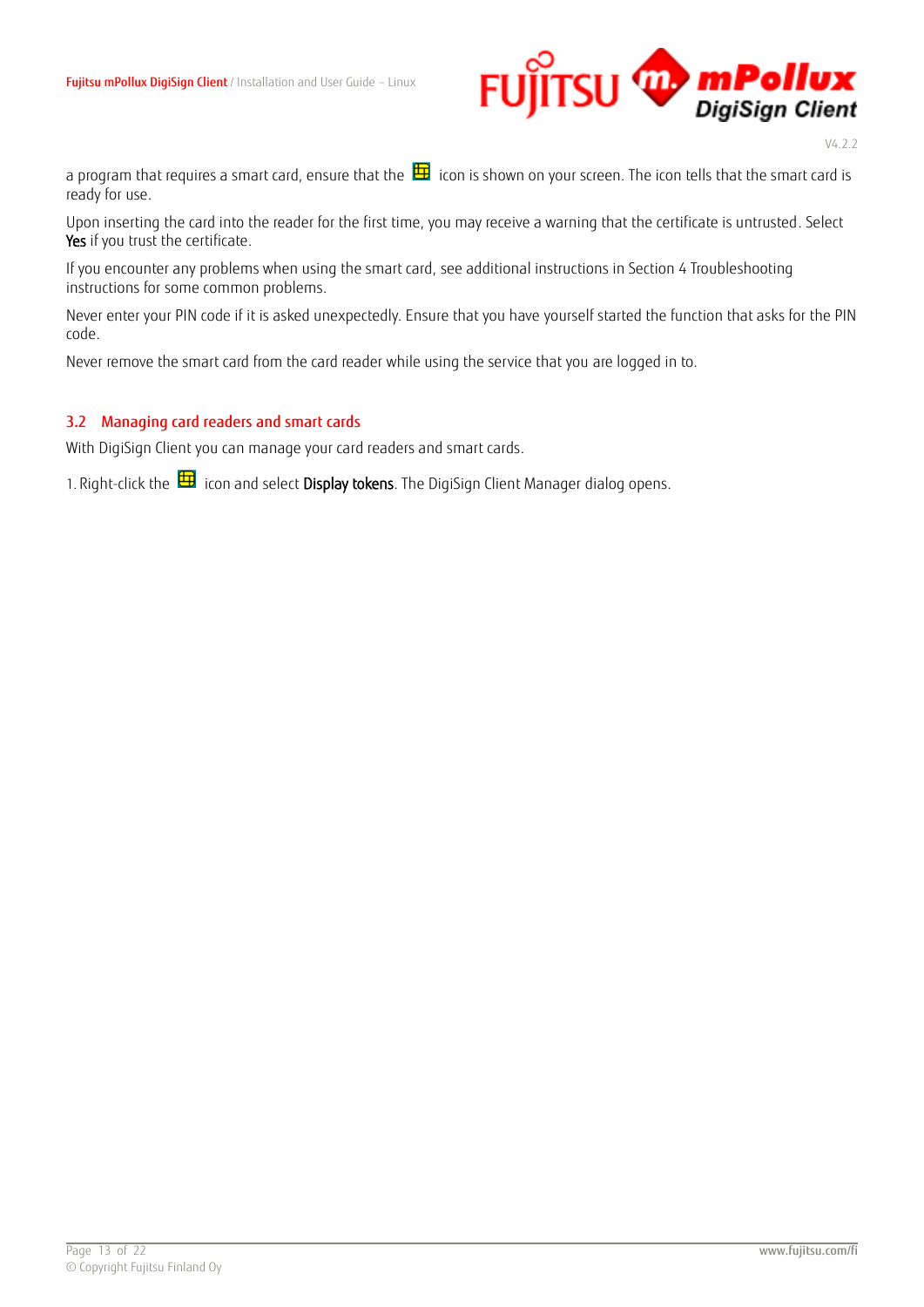

| ⊞<br>DigiSignApplication                                                                                                                                                                                                                                                                                                                                                                                                                                                                                                                                                                                                                                                                      |
|-----------------------------------------------------------------------------------------------------------------------------------------------------------------------------------------------------------------------------------------------------------------------------------------------------------------------------------------------------------------------------------------------------------------------------------------------------------------------------------------------------------------------------------------------------------------------------------------------------------------------------------------------------------------------------------------------|
| FUJITSU <b>Web mPollux</b>                                                                                                                                                                                                                                                                                                                                                                                                                                                                                                                                                                                                                                                                    |
| Readers and tokens<br>Authentication<br>About<br>- Reader is empty (O2Micro CCID SC Reader 0)<br>SCM Microsystems Inc. SCR33x USB Smart Card Reader 0<br>Serial number: #18924600018000099041<br>Application label: ProfessionalCard<br>◆ Manufacturer: VRK-FINEID<br>Token label: ProfessionalCard<br><b>2</b> Authentication objects<br><sup>图</sup> basic PIN<br><sup>图</sup> signature PIN<br><b>R</b> Trusted certificates<br>阆 VRK OT TEST Root CA<br>[8] VRK OT TEST CA for Qualified Certificates<br><b>R</b> User certificates<br>[8] auth. and encipherment cert.<br> 风 signature certificate<br><mark>了</mark> Private keys<br>្រី auth. and encipherment key<br>្នា signature key |
| Close                                                                                                                                                                                                                                                                                                                                                                                                                                                                                                                                                                                                                                                                                         |

2. To view the data stored on the smart card, click on the arrows in front of each piece of text.

Security devices lists the card readers connected to the computer. The Certificate Authority (CA), card label and serial number are shown under the card reader label, if available.

Authentication objects lists the PIN codes stored on the smart card. Each card usually holds two or three PIN codes, of which the first one is used for identification (PIN 1), the second one for digital signing (PIN 2) and the third one for organizational purposes (PIN 3).

Authority certificates lists the CA certificates stored on the card.

Certificates lists the user certificates.

Private keys lists the user keys.

- 3. Right-click a certificate to open it and verify its data, such as expiry time or the email address to which the certificate is attached. You can also save the certificate.
- 4. Right-click a PIN code to verify, change or unlock it.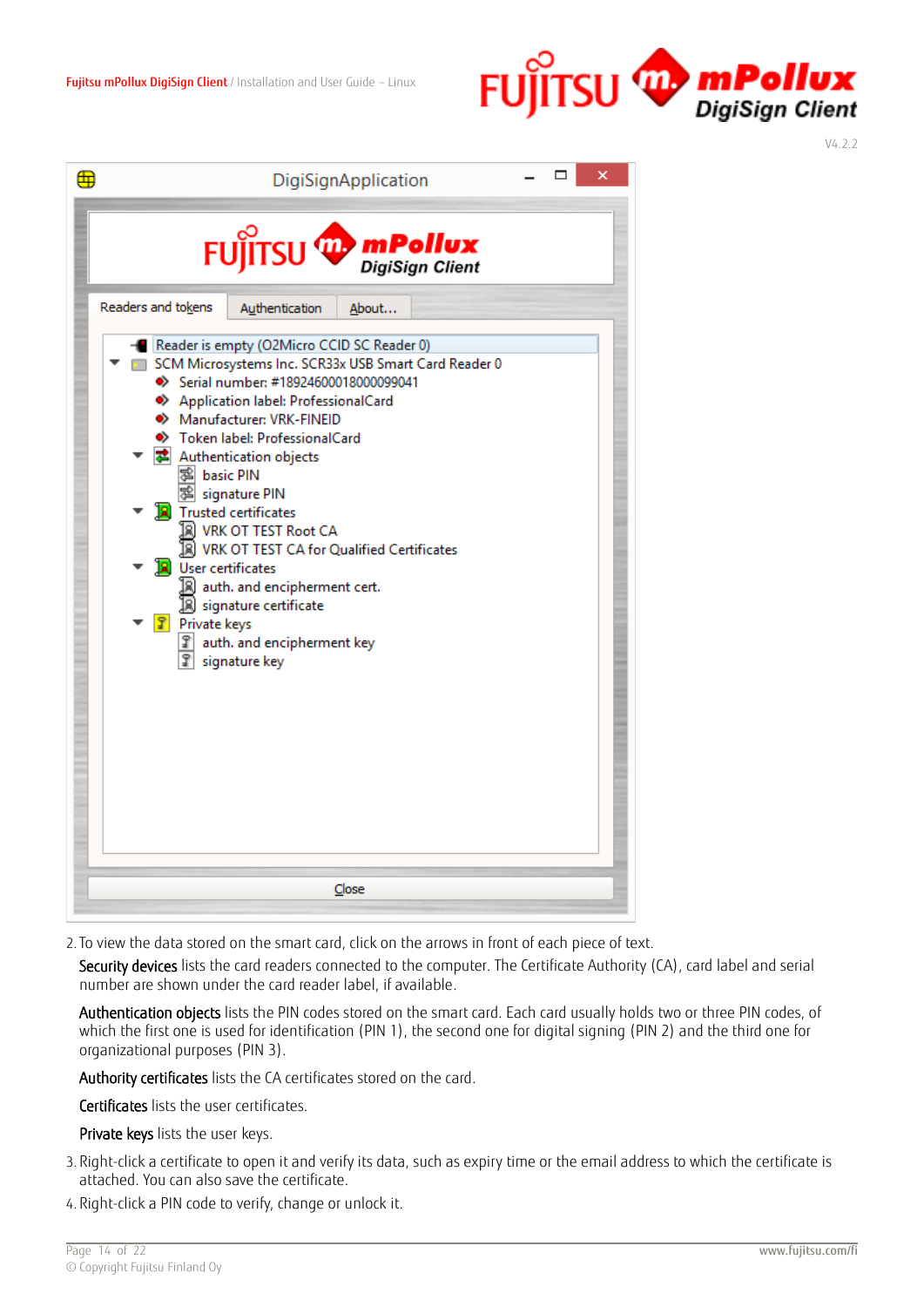

5. Right-click a key to test your PIN codes.

# <span id="page-14-0"></span>3.3 Changing a PIN code

You can change the PIN codes given to you. In addition to these instructions, you can change the PIN codes through the Readers and cards tab by holding down the Ctrl key, clicking the code, and selecting Change.

1. Right-click the  $\overline{\boxplus}$  icon and select Display tokens. The DigiSign Client Manager dialog opens.

2. Select the Authentication tab.

|                        |                                                                                                                                        | DigiSignApplication |                | ×<br>▭ |
|------------------------|----------------------------------------------------------------------------------------------------------------------------------------|---------------------|----------------|--------|
|                        | FUJITSU W mPollux                                                                                                                      |                     |                |        |
| Readers and tokens     | Authentication                                                                                                                         | About               |                |        |
| Authentication Objects |                                                                                                                                        |                     |                |        |
|                        | SCM Microsystems Inc. SCR33x USB Smart Card Reader 0: basic PIN<br>SCM Microsystems Inc. SCR33x USB Smart Card Reader 0: signature PIN |                     |                |        |
| Verify PIN             |                                                                                                                                        |                     |                |        |
| PIN:                   |                                                                                                                                        |                     | Verify         |        |
| Change PIN             |                                                                                                                                        |                     |                |        |
| Old PIN:               |                                                                                                                                        |                     |                |        |
| New PIN:               |                                                                                                                                        |                     |                |        |
| New PIN:               |                                                                                                                                        |                     | Change         |        |
| Unblock PIN            |                                                                                                                                        |                     |                |        |
| PUK:                   |                                                                                                                                        |                     |                |        |
| New PIN:               |                                                                                                                                        |                     |                |        |
| New PIN:               |                                                                                                                                        |                     | <b>Unblock</b> |        |
|                        |                                                                                                                                        | Close               |                |        |

3. In the Authentication Objects field, select the PIN code you want to change.

4. Enter the current PIN code in the Old PIN field under Change PIN.

5. Enter your new PIN code in the New PIN fields. In most cases, the PIN must be 4-8 characters long.

V4.2.2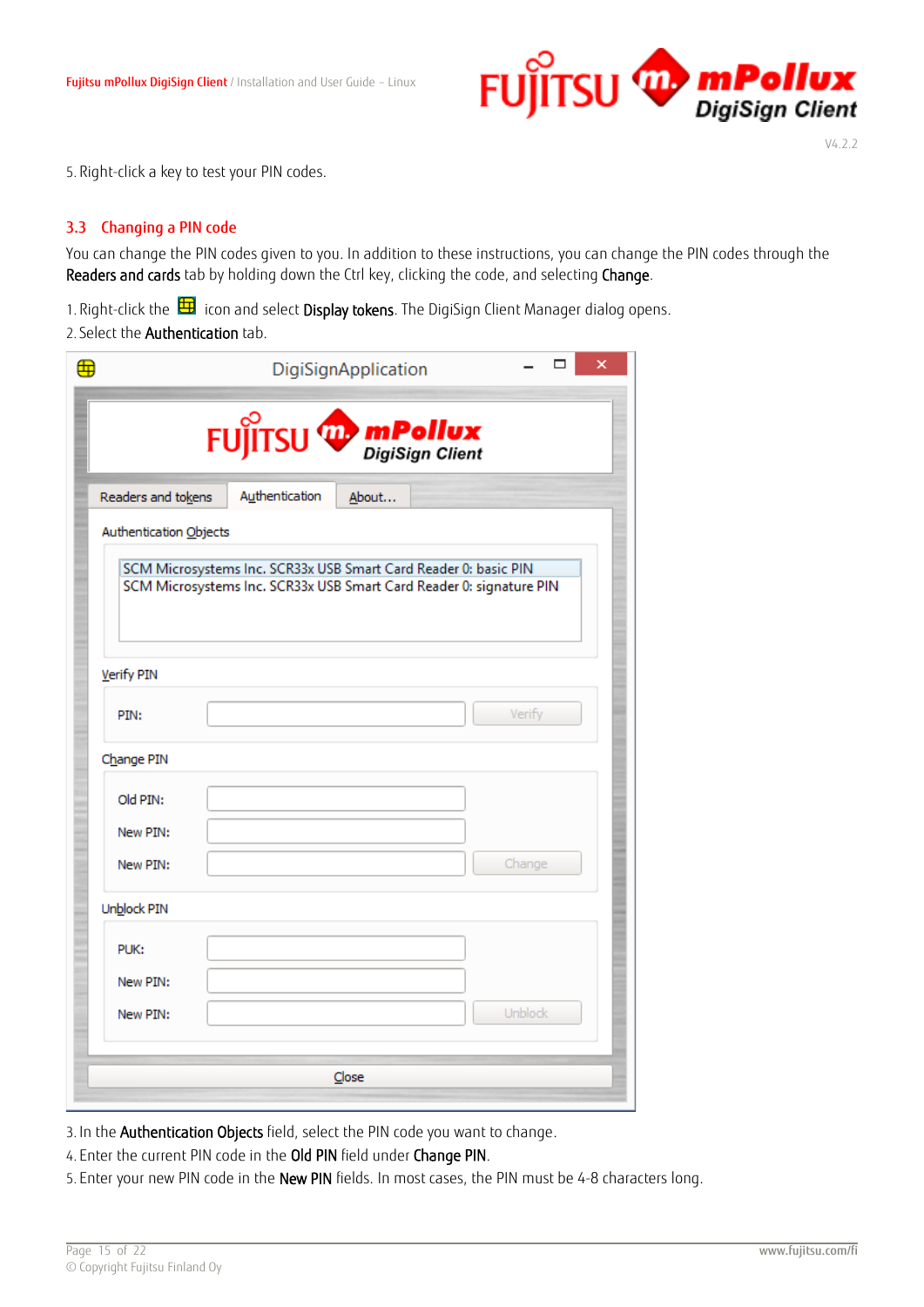

- 6. Click Change. Your PIN code has now been changed. Memorize your new PIN code or write it down and keep it in a safe place.
- 7. To exit the program, click Close.

#### <span id="page-15-0"></span>3.4 Logging in to an organization network

You can use DigiSign Client to log in to your organization network. Your computer must be connected to the organization network either directly or through VPN (virtual private network).

- 1. Ensure that the  $\bigoplus$  icon is shown on the screen. This means that the smart card is ready for use.
- 2. Select to log in from the computer.
- 3. If the program asks you to verify the certificate, click OK. The program asks for your PIN code.

| User Authentication                |  |
|------------------------------------|--|
| FUJITSU W mPollux                  |  |
| Please enter your PIN<br>basic PIN |  |
| Cancel<br>DК                       |  |

4. Enter your PIN code (PIN 1) in the field and click OK. You are now logged in to your organization's network.

5.When you stop using the network, remember to log out and remove the smart card from the reader.

#### <span id="page-15-1"></span>3.5 Logging in to an electronic service

You can use DigiSign Client to log in to different electronic services that require identification.

1. Ensure that the  $\bigoplus$  icon is shown on the screen. This means that the smart card is ready for use.

- 2.Go to the service pages and select the button or link that takes you to digital identification. The program asks you which certificate you want to use.
- 3. Select the certificate you want to use to log in to this service, and click OK. The program asks for your PIN code.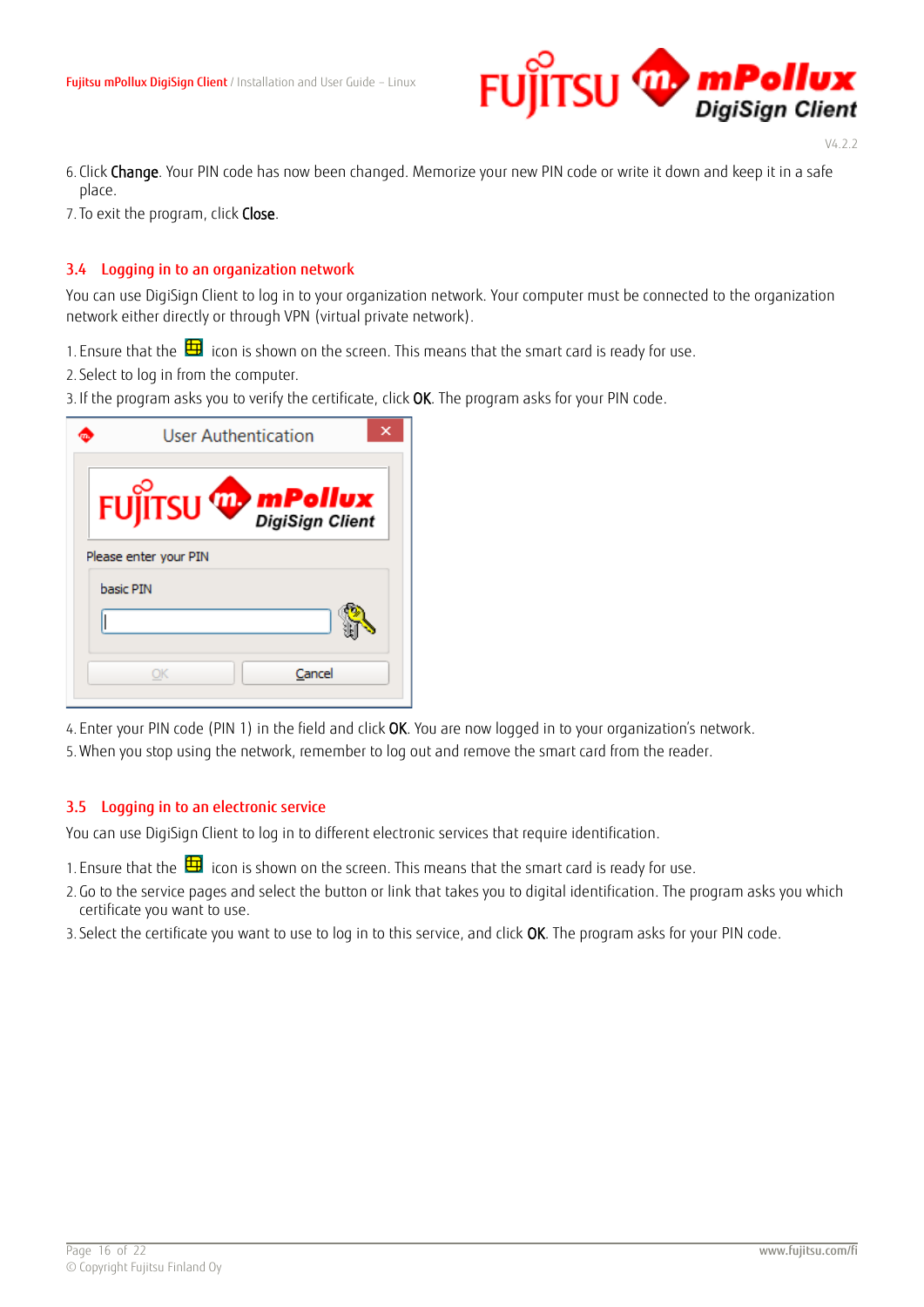

| User Authentication          |
|------------------------------|
| FUJITSU <sup>W</sup> mPollux |
| Please enter your PIN        |
| basic PIN                    |
|                              |
| Cancel                       |

4. Enter your PIN code and click OK.

5.When you stop using the service, remember to log out and remove the smart card from the reader.

# <span id="page-16-0"></span>3.6 Signing a document digitally

You can use DigiSign Client to sign a digital form or document.

The program asks either PIN 1 or PIN 2 for the signature. PIN 1 is used for one-time signatures in, for example, email messages. PIN 2 is used for signatures in legally binding documents, such as contracts.

1. Ensure that the  $\bigoplus$  icon is shown on the screen. This means that the smart card is ready for use.

2. Select the digital signing function in the service or document. The program asks for your PIN code.

| Select certificate                                                                                                                                                |        |
|-------------------------------------------------------------------------------------------------------------------------------------------------------------------|--------|
| FUJITSU <sup>W</sup> mPollux                                                                                                                                      |        |
| SCM Microsystems Inc. SCR33x USB Smart Card Reader 0: auth. and encipherment cert.<br>SCM Microsystems Inc. SCR33x USB Smart Card Reader 0: signature certificate |        |
|                                                                                                                                                                   |        |
|                                                                                                                                                                   |        |
|                                                                                                                                                                   |        |
|                                                                                                                                                                   |        |
| ОК                                                                                                                                                                | Cancel |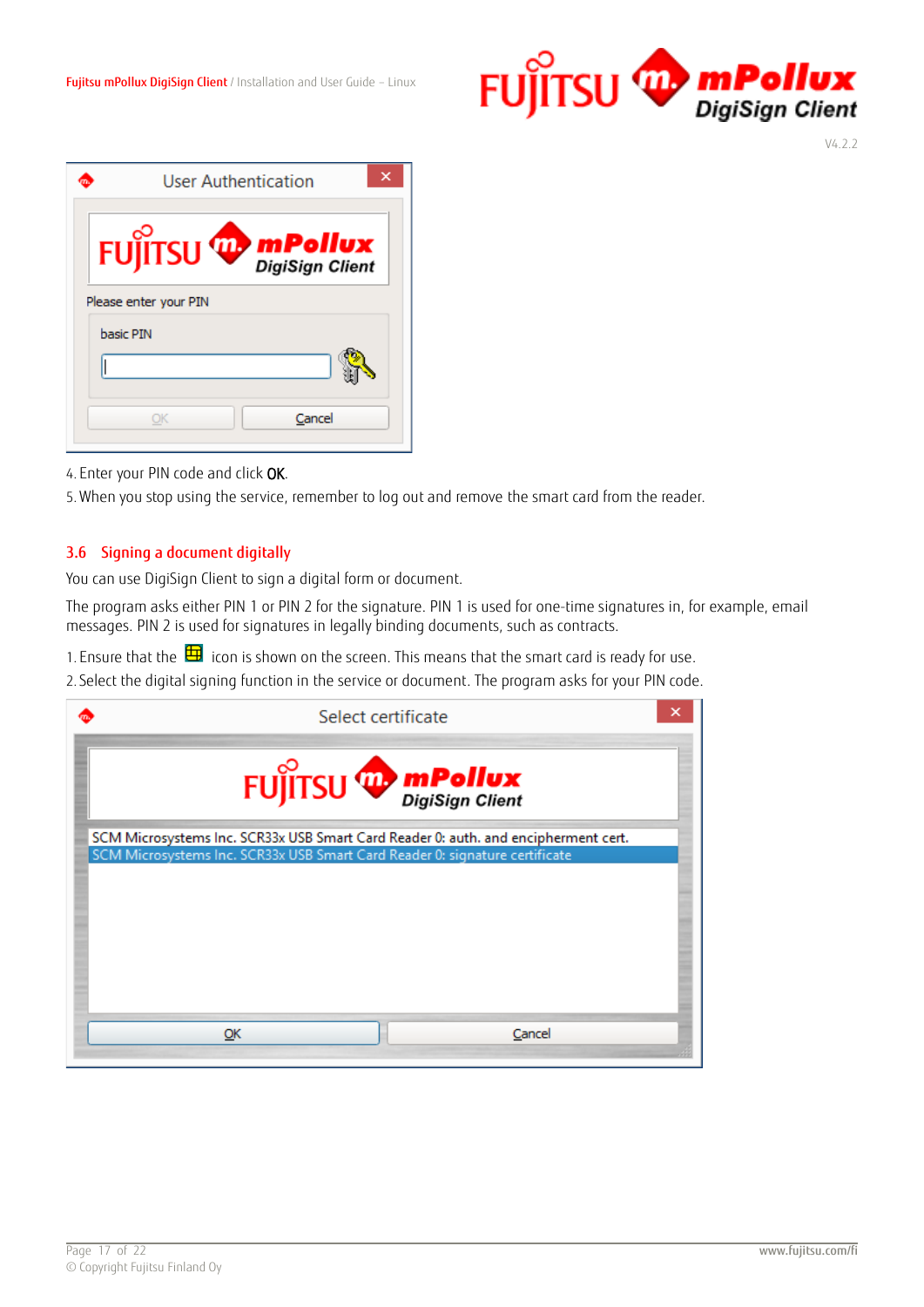

|                       | User Authentication |                           |  |
|-----------------------|---------------------|---------------------------|--|
|                       |                     | FUJITSU <b>WE mPollux</b> |  |
| Please enter your PIN |                     |                           |  |
| signature PIN         |                     |                           |  |
|                       |                     |                           |  |
|                       |                     | Cancel                    |  |

3. Enter your PIN code and click OK.

#### <span id="page-17-0"></span>3.7 Signing and encrypting an email message

You can use DigiSign Client to sign and encrypt email messages. Note that some email programs allow a message to be signed or encrypted only when the address is stored on the card with the certificate.

In addition, the recipient must have your certificate. You can deliver the certificate by sending a digitally signed message to the recipient.

- 1. Ensure that the  $\overline{\mathbf{u}}$  icon is shown in the information bar. This means that the smart card is ready for use.
- 2.Add a digital signature to a message and send it to the recipient. For more detailed instructions, see the email program's user guide.
- 3. The recipient can now reply to you by using the certificate attached to the message. The message is encrypted.
- 4.Use your certificate to decrypt the message.

#### <span id="page-17-1"></span>3.8 Adding digital signature to PDF-document

Starting from version 4.1.0, DigiSign Client includes the ability to add digital signatures to PDF documents. To add a digital signature to a PDF document, follow these steps:

- 1. Ensure that the  $\overline{\boxplus}$  icon is shown in the information bar. This means that the smart card is ready for use.
- 2. Right-click the  $\blacksquare$  icon and select "Sign .pdf-document..."
- 3. Select the certificate you want to use for signing.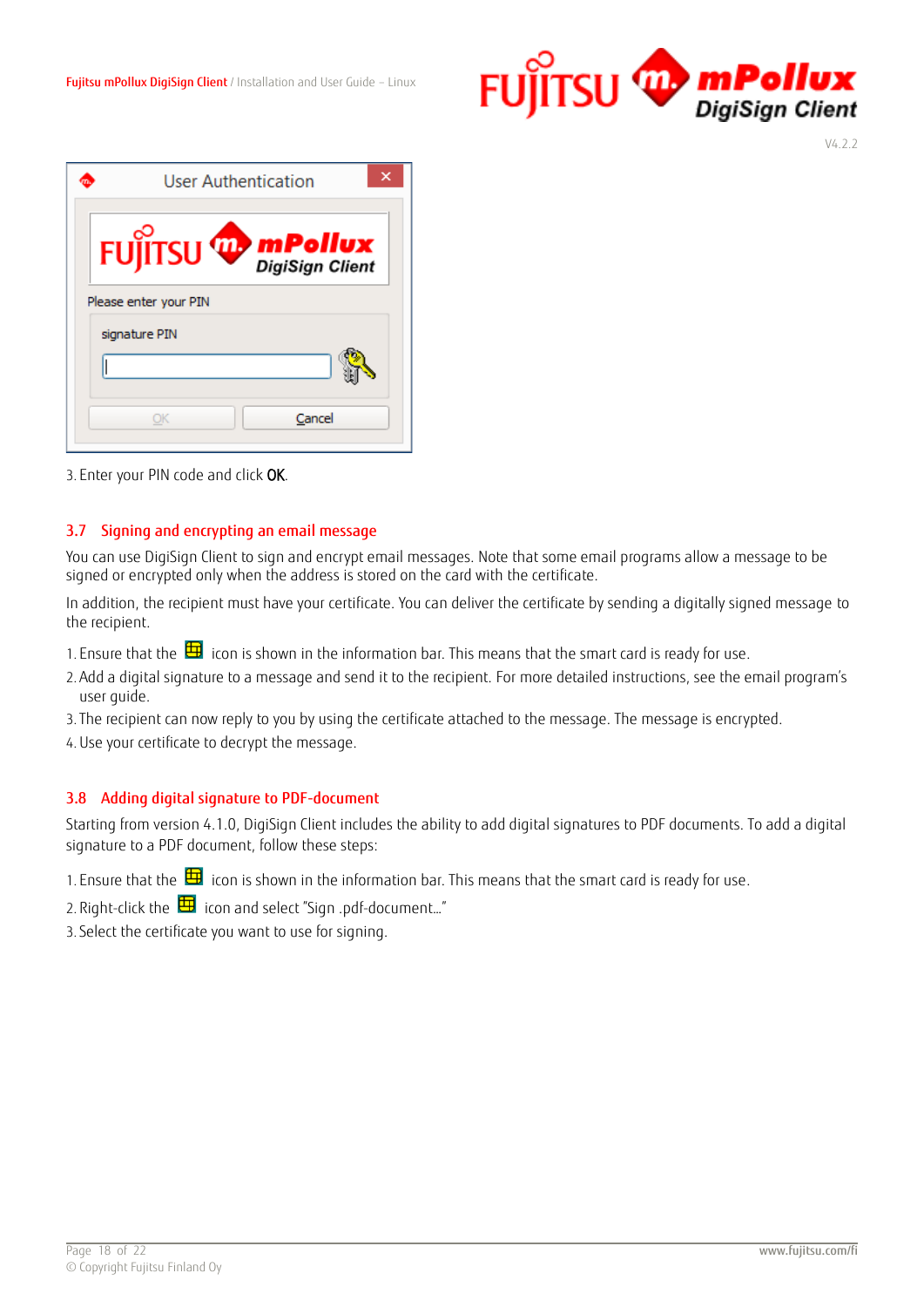

Select certificate A **The mPollux** SCM Microsystems Inc. SCR33x USB Smart Card Reader 0: auth. and encipherment cert. SCM Microsystems Inc. SCR33x USB Smart Card Reader 0: signature certificate  $QK$ Cancel

4. Select the document to be signed and enter PIN if requested

5.After successful signing operation, signed document will be opened with the default .pdf viewer.

#### <span id="page-18-0"></span>4 Troubleshooting instructions for some common problems

This section gives instructions for troubleshooting some common problems when using DigiSign Client. For further instructions, contact the Certificate Authority (CA).

#### <span id="page-18-1"></span>4.1 The smart card icon is missing

DigiSign Client starts up with system start-up. When DigiSign Client is running, there are two icons shown on the screen, and  $\Box$ . If you do not see smart card icon, the Certificate Loader may be disabled. For instructions on how to enable it, see the next section.

#### <span id="page-18-2"></span>4.2 DigiSign Client does not recognize the smart card

The  $\mathbb{E}_{\mathbf{d}}$  icon on the screen means that DigiSign Client does not recognize the smart card. The card may be faulty or incorrect. Ensure that the card is meant to be used in the service that you are trying to use.

The icon on the screen means that DigiSign Client does not find the smart card or the certificate stored in the card. Ensure that the card is inserted chip side up and as far into the card reader as possible.

The problem may also be in the card reader driver. Update the driver according to the vendor's instructions.

The card may also be dirty. Clean the chip carefully and try again.

#### <span id="page-18-3"></span>4.3 Removing the card from the reader does not change the icon

If the  $\boxplus$  icon remains even though you removed the card from the reader, the reader driver is not working correctly. Update the driver according to the vendor's instructions.

V4.2.2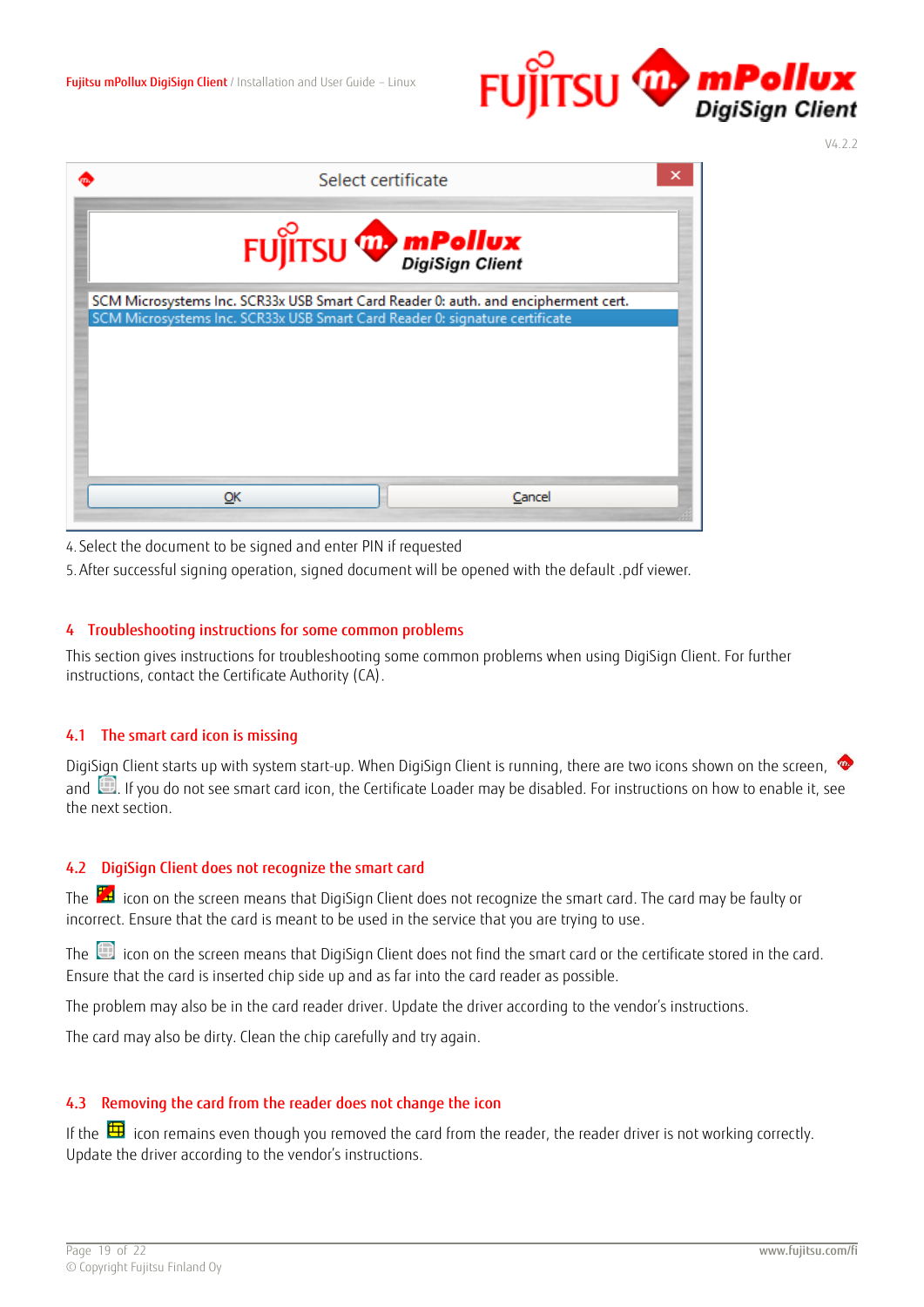

#### <span id="page-19-0"></span>4.4 The page requires a client certificate

The DigiSign security module must be loaded to the browser before DigiSign Client can be used. If the security module has not been loaded, the page gives an error message saying that it requires a client certificate. Load the security module according to in instructions in Section [2.5.1](#page-7-0) [Loading the security module.](#page-7-0)

The same error is given if there is no smart card in the card reader.

#### <span id="page-19-1"></span>4.5 This connection is untrusted

Some browsers, such as Mozilla Firefox, require the certificates published by the Certificate Authority (CA) to be set as trusted before they can be used. If the certificate has not been set as trusted, the page an error message saying that the connection is untrusted.

Load the certificate to the browser according to the instructions in Section [2.5.2](#page-9-0) [Adding certificates to browsers.](#page-9-0)

#### <span id="page-19-2"></span>4.6 The PIN code is blocked

If you enter the PIN code incorrectly several times in a row, the PIN code is blocked. To unblock the PIN code, you need a PUK code. If you do not have a PUK code, request one from the Certificate Authority (CA). Newer cards are accompanied by an activation PIN letter, indicating the activation PIN of the card. If the PIN is locked for some reason, the user can reactivate it using the activation PIN indicated in the letter.

1. Right-click the  $\Xi$  icon and select **Display tokens**.

2. Select the Authentication tab.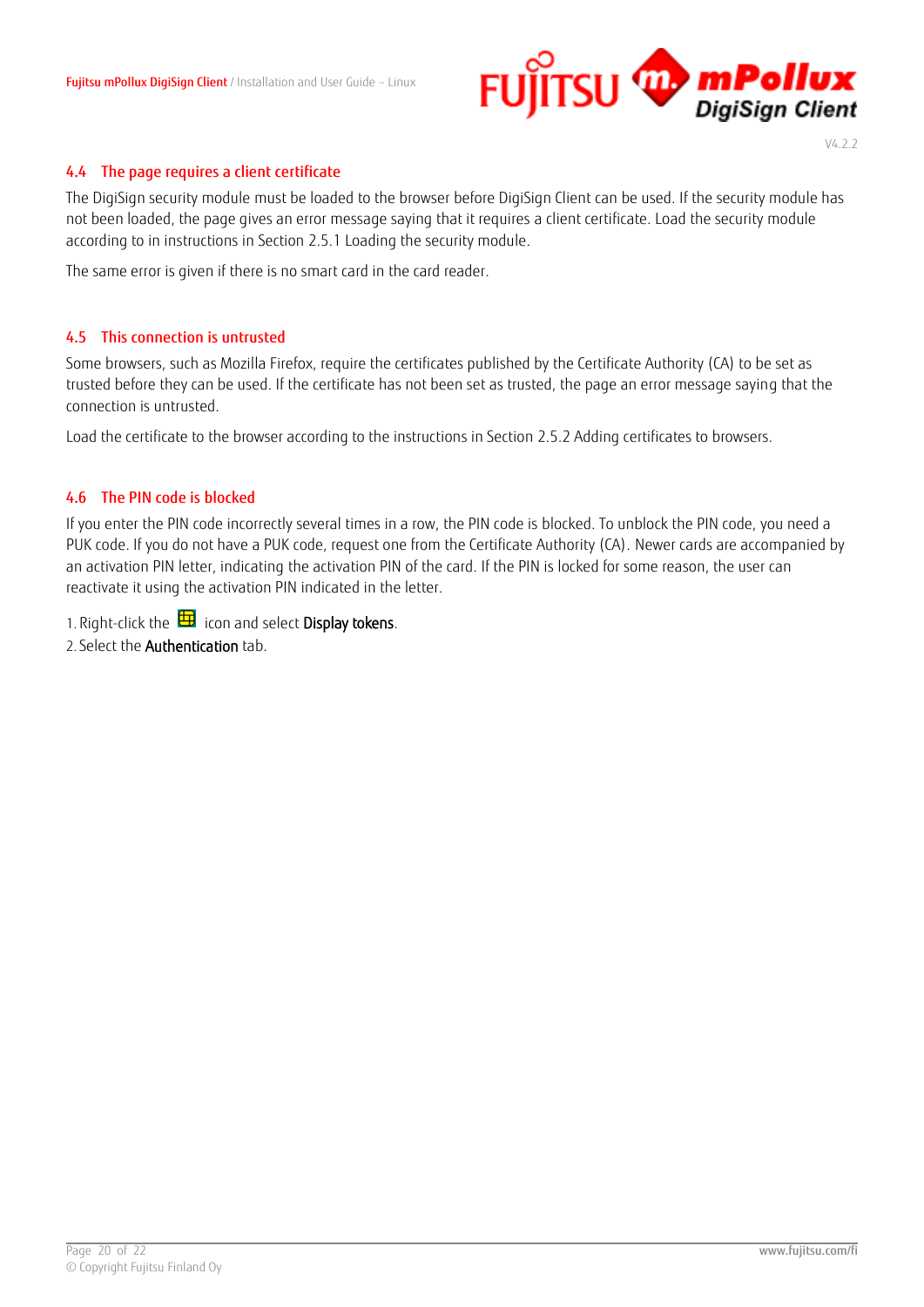

|                        |                | FUJITSU <b>Web mPollux</b>                                                                                                             |        |
|------------------------|----------------|----------------------------------------------------------------------------------------------------------------------------------------|--------|
| Readers and tokens     | Authentication | About                                                                                                                                  |        |
| Authentication Objects |                |                                                                                                                                        |        |
|                        |                | SCM Microsystems Inc. SCR33x USB Smart Card Reader 0: basic PIN<br>SCM Microsystems Inc. SCR33x USB Smart Card Reader 0: signature PIN |        |
| Verify PIN             |                |                                                                                                                                        |        |
| PIN:                   |                |                                                                                                                                        | Verify |
| Change PIN             |                |                                                                                                                                        |        |
| Old PIN:               |                |                                                                                                                                        |        |
| New PIN:               |                |                                                                                                                                        |        |
|                        |                |                                                                                                                                        | Change |
| New PIN:               |                |                                                                                                                                        |        |
| Unblock PIN            |                |                                                                                                                                        |        |
| PUK:                   |                |                                                                                                                                        |        |
| New PIN:               |                |                                                                                                                                        |        |

3. In the Authentication Objects field, select the PIN code that is blocked.

If you have several PIN codes and you do not remember which one is blocked, check that as follows:

- a) Select the first PIN code in the Authentication Objects field.
- b) Enter the PIN code in the PIN field under Verify PIN, and click Verify.
- c) If the PIN code is blocked, the program responds, "PIN code is blocked".
- d) If the PIN code you selected is not blocked, continue by verifying the next PIN code.
- 4. Ensure that you have selected the blocked PIN code in the Authentication Objects field, and enter your PUK code in the PUK field under Unblock PIN.

If you enter the PUK code incorrectly several times in a row, the smart card is blocked for good. The number of tries depends on the card.

5. Enter a new PIN code in the New PIN fields.